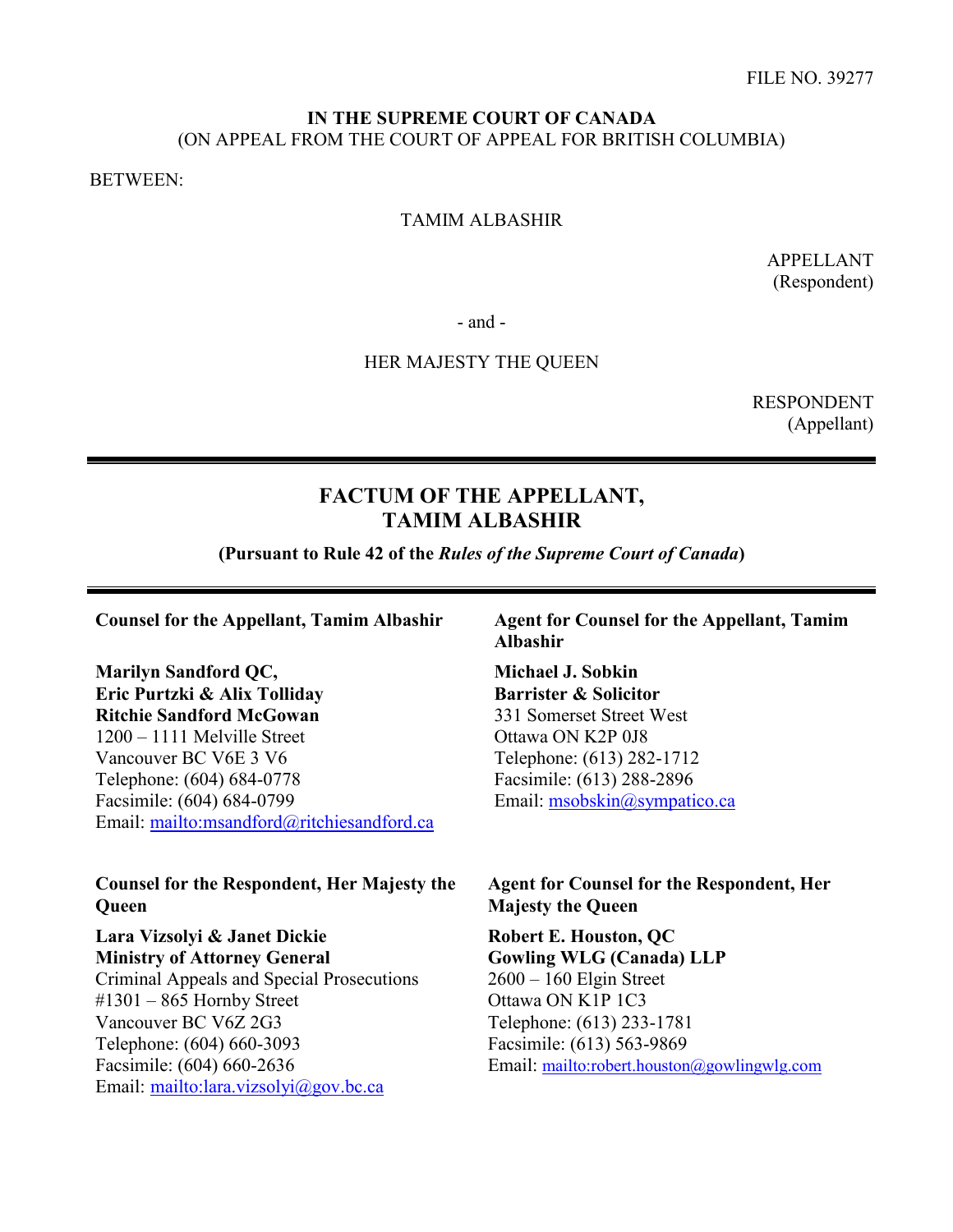# **TABLE OF CONTENTS**

| $\mathbf{A}$ .                                                                                                                                                                                     |
|----------------------------------------------------------------------------------------------------------------------------------------------------------------------------------------------------|
| <b>B.</b>                                                                                                                                                                                          |
|                                                                                                                                                                                                    |
|                                                                                                                                                                                                    |
| A.                                                                                                                                                                                                 |
| Foundational principals of constitutional and criminal law establish that suspended<br><b>B.</b><br>declarations of invalidity have a temporal limit and presumptive retroactive effect upon their |
| i.                                                                                                                                                                                                 |
| ii.                                                                                                                                                                                                |
| iii.                                                                                                                                                                                               |
| Suspended declarations of invalidity of substantive criminal law provisions have retroactive<br>iv.                                                                                                |
| The Court of Appeal erred in finding Hislop is determinative of the issue herein 17<br>$\mathbf{C}$ .                                                                                              |
| D.                                                                                                                                                                                                 |
| The Court of Appeal's finding that enactment of remedial legislation results in the<br>Е.<br>declaration of constitutional invalidity never taking effect amounts to legislative encroachment      |
|                                                                                                                                                                                                    |
|                                                                                                                                                                                                    |
|                                                                                                                                                                                                    |
|                                                                                                                                                                                                    |
|                                                                                                                                                                                                    |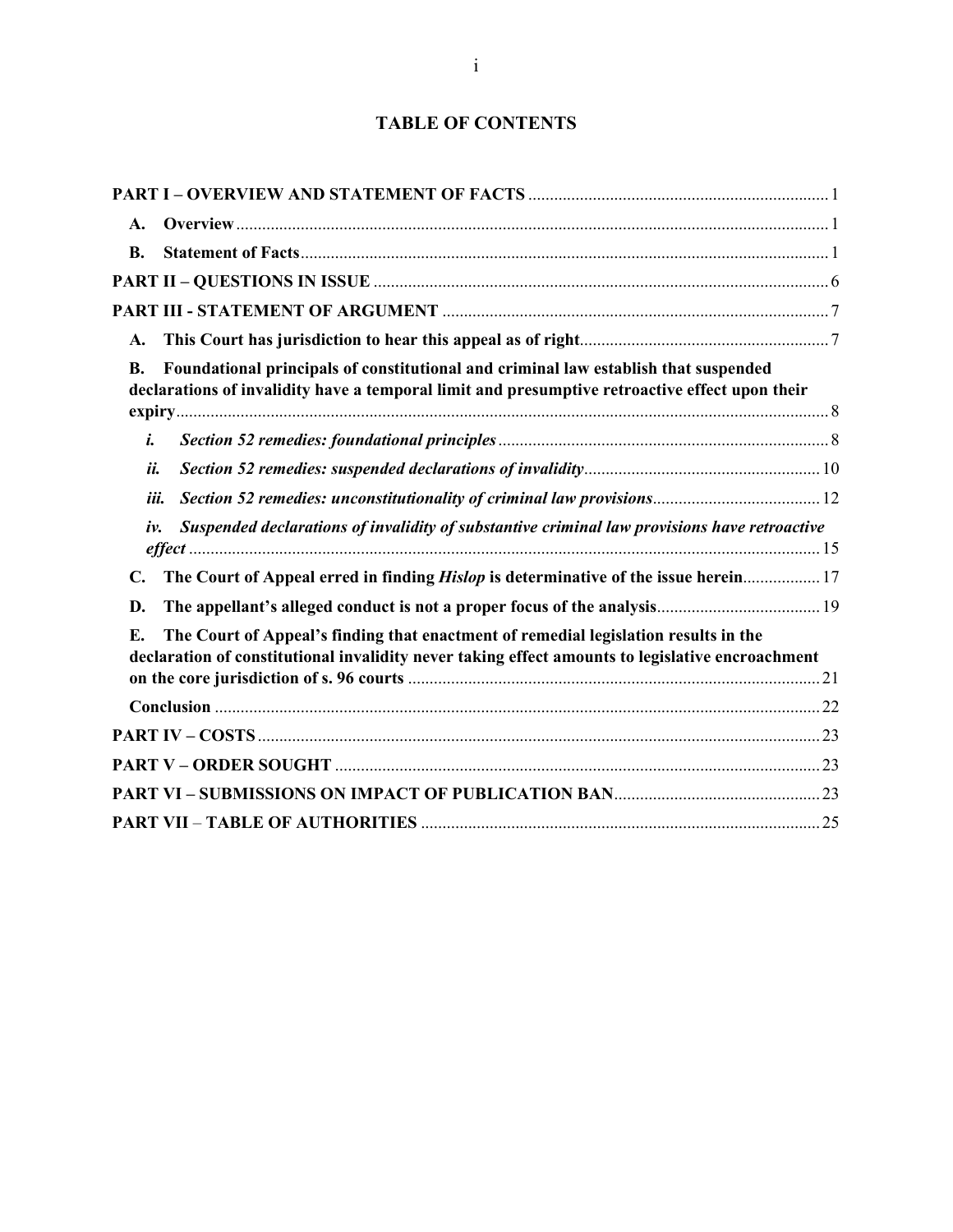## **PART I – OVERVIEW AND STATEMENT OF FACTS**

#### <span id="page-2-0"></span>**A. Overview**

1. This appeal addresses an issue not previously directly addressed by this Court: the consequences of the constitutional remedy of a suspended declaration of invalidity of a substantive criminal provision in cases where, within the period of suspension, Parliament repeals and replaces the legislation found to be constitutionally invalid.

2. The Court of Appeal for British Columbia concluded that in cases where Parliament enacts remedial legislation and replaces the unconstitutional provisions in issue prior to the end of the suspension period, the declaration of invalidity never comes into effect, and therefore prosecutions may be initiated after the expiration of the period of suspension, and convictions entered, under unconstitutional *Criminal Code* provisions if the offending conduct took place during the period of suspension.

3. While the Court of Appeal found that the declaration of invalidity herein never came into effect by reason of the enactment of remedial legislation, the appellant's position is that it is immaterial whether remedial legislation has been enacted during the period of suspension, and once the suspension period ended the declaration of invalidity precluded convictions being entered under the unconstitutional law. To hold otherwise, the appellant submits, infringes a number of fundamental legal principles.

## **B. Statement of Facts**

#### *Legislative History*

4. On December 20, 2013 this Court in its decision in *Bedford* found that three prostitutionrelated provisions of the *Criminal Code* violated s. 7 of the *Charter* and were of no force and effect: s. 210, the bawdy house provision; s.  $212(1)(i)$ , living off the avails; and, s.  $212(1)(c)$ , communication for the purpose. This Court found that s.  $212(1)(i)$  was unconstitutionally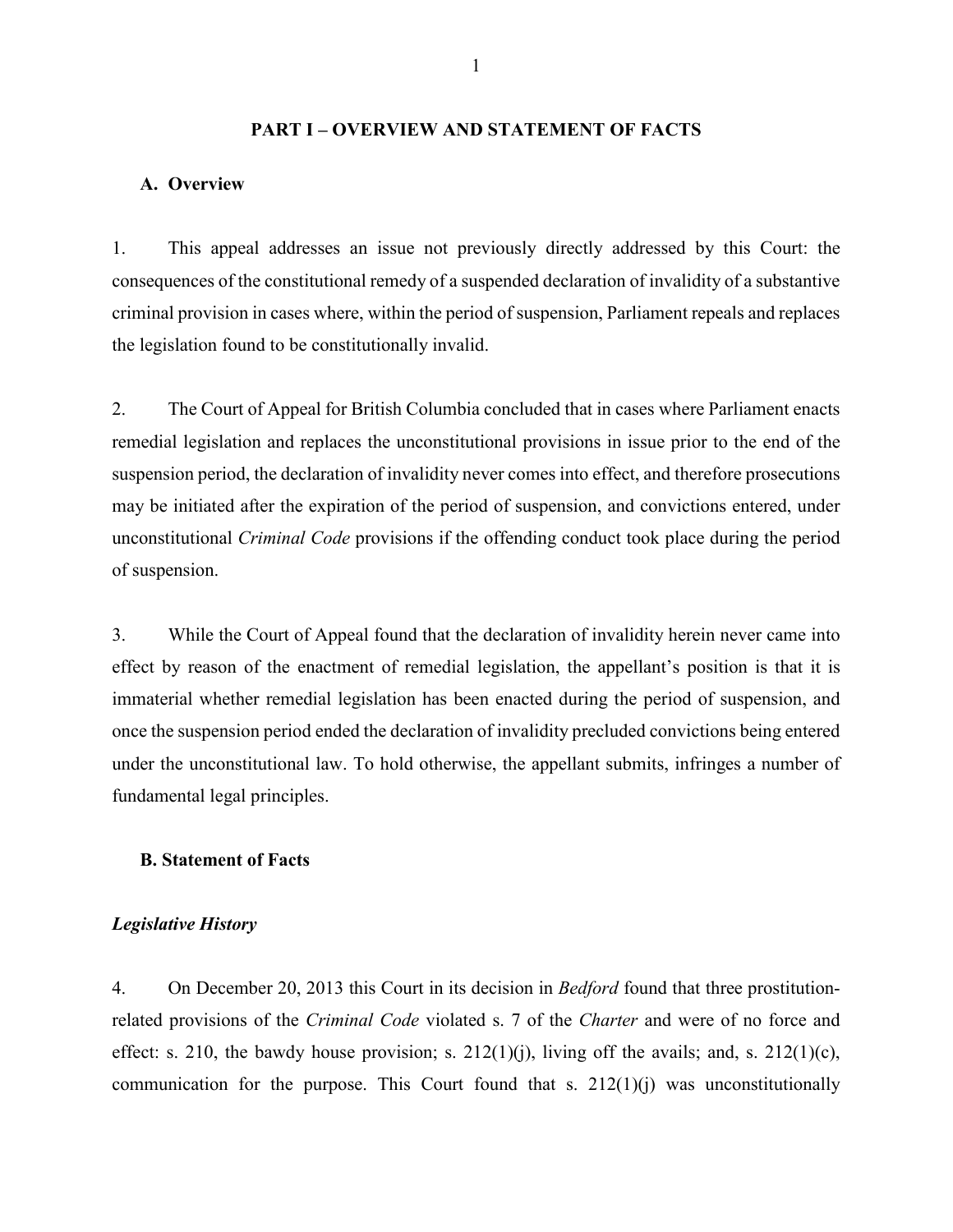overbroad because it failed to distinguish between those who exploited or abused sex workers and those who increased their safety and security, such as "legitimate drivers, managers or bodyguards:"

[142] . . . The law punishes everyone who lives on the avails of prostitution without distinguishing between those who exploit prostitutes (for example, controlling and abusive pimps) and those who could increase the safety and security of prostitutes (for example, legitimate drivers, managers, or bodyguards). It also includes anyone involved in business with a prostitute, such as accountants or receptionists. In these ways, the law includes some conduct that bears no relation to its purpose of preventing the exploitation of prostitutes. The living on the avails of provision is therefore overbroad.

5. As the constitutional remedy, this Court struck down the impugned provisions in their entirety, concluding that "each of the challenged provisions, considered independently, suffers from constitutional infirmities that violate the *Charter*" (para. 165). The declaration of invalidity was imposed on a suspended basis, as this Court held that immediate invalidity would leave prostitution "totally unregulated while Parliament grapples with the complex and sensitive problem of how to deal with it," and that leaving prostitution entirely unregulated through an immediate declaration of invalidity "would be a matter of great concern to many Canadians" (at para. 167). This Court also expressed a concern that retaining the criminal prohibitions would lead to risk to sex workers, and would violate their constitutional right to security of the person (at para. 168). Balancing these competing considerations, this Court held that the declaration of invalidity would be suspended for one year, though that choice was "not an easy one" and "Neither alternative is without difficulty" (para. 169).

6. In response to this Court's decision in *Bedford,* Parliament enacted Bill C-36*, An Act to amend the [Criminal Code](https://www.canlii.org/en/ca/laws/stat/rsc-1985-c-c-46/latest/rsc-1985-c-c-46.html) in response to the Supreme Court of Canada decision in Attorney General of Canada v. Bedford*, S.C. 2014, c. 25 (the "*Act*"). The *Act* received Royal Assent on November 6, 2014 and came into force on December 6, 2014.

7. The starting point of the new legislation is, for the first time in Canadian law, a general criminal prohibition of the obtaining of sexual services for consideration, s. 286.1. Parliament repealed s. 212, including s. 212(1)(j), and replaced the living off the avails offence that was the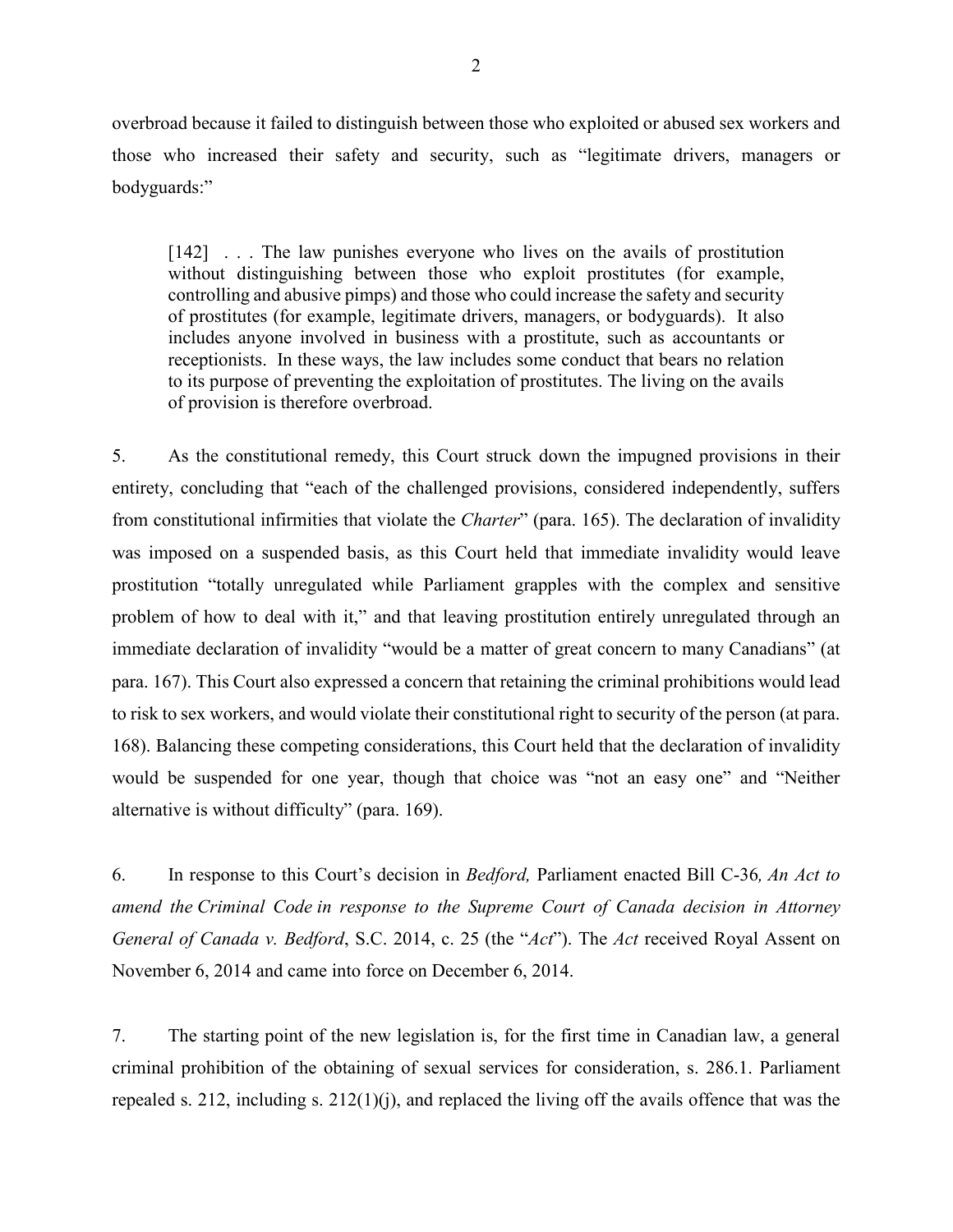subject of the suspended declaration, s.  $212(1)(i)$ , with a new offence prohibiting the obtaining of a "material benefit" from the sale of sexual services, s. 286.2.

8. The "material benefit" offence, s. 286.2, is similar to the old s. 212(1)(j) but is "slightly narrower" in that it enumerates exceptional circumstances where it will not be an offence for a person to obtain a material benefit (Hamish Stewart "The Constitutionality of the New Sex Work Law", 2016, 54-1, Alta L.R. 69 , at p.73). Under s. 286.2(4), the criminal prohibition in s. 286.2 has certain exceptions and does not apply to a person who receives a benefit in a number of enumerated circumstances. Those accused cannot, however, avail themselves of the exceptions in s. 286.2(4) if they have engaged in certain specified exploitative or criminal conduct, or received the benefit in the context of a commercial enterprise that offers sexual services for consideration.

9. On December 20, 2014 the suspended declaration of invalidity expired. The simple question is what does this mean? Are the offences struck down in *Bedford* of no force and effect?

## *Procedural History*

10. On December 22, 2016, after the enactment of the new remedial legislation and expiration of the suspension period, the appellant and two others were charged in a Direct Indictment with 18 counts of prostitution-related offences and one count of obstruction of justice. The various prostitution-related offences the appellant was charged with involved conduct that both pre-dated and post dated the *Bedford* decision. Counts 6 and 13 charged the appellant with "living off the avails" contrary to s. 212(1)(j) between March 15, 2014 and December 5, 2014: that is, the charges were under the avails provision that had been declared unconstitutional, and related to conduct alleged to have occurred within the one-year suspension period, with the time frame concluding a day before the new remedial *Code* provisions came into force. The appellant was also charged with three offences under the new remedial material benefit offence, s. 286.2, related to conduct alleged to have occurred commencing immediately after the remedial legislation was enacted.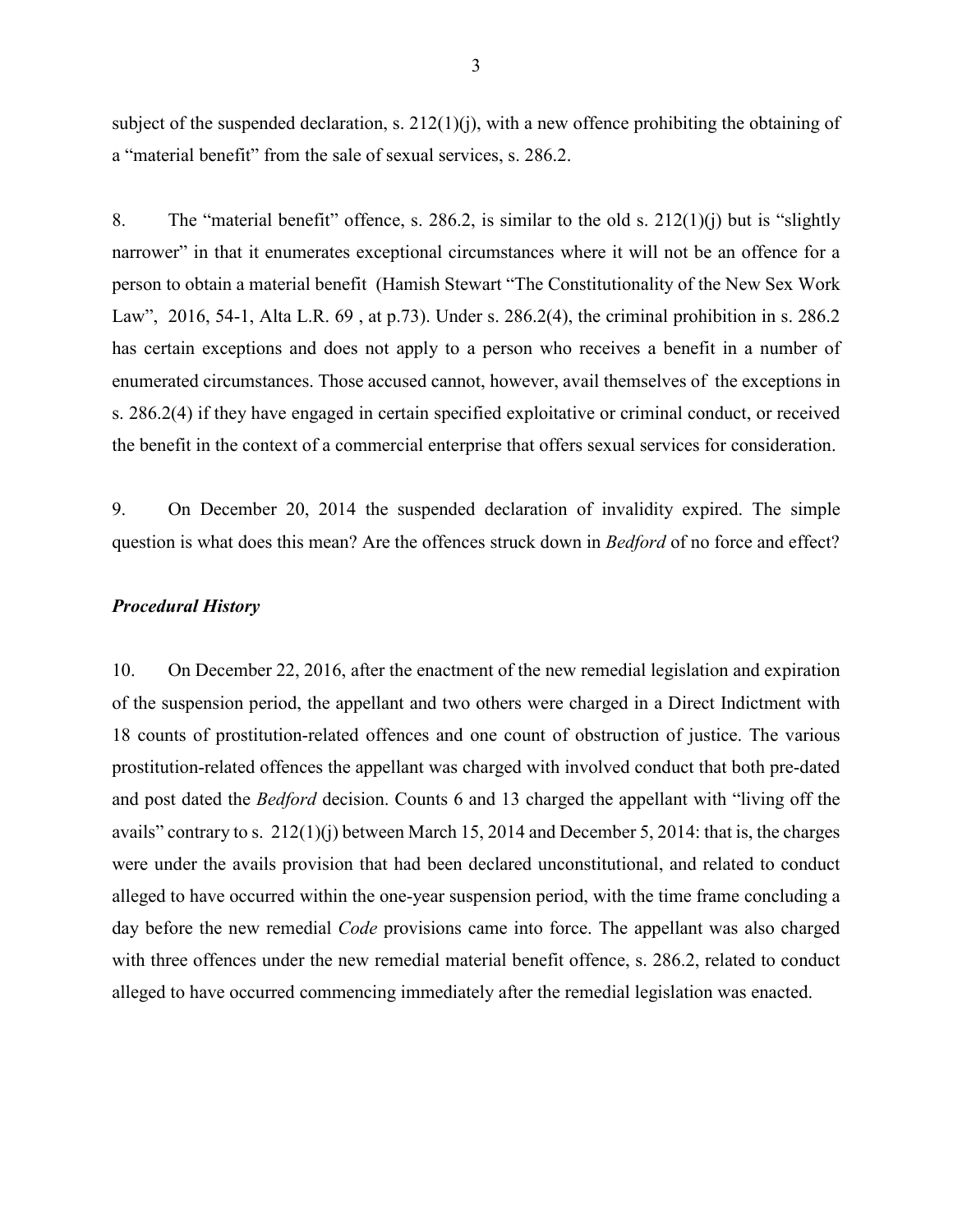11. The appellant and his co-accused, the appellant Mohsenipour, were tried in a judge-alone trial in the Supreme Court of British Columbia (Trial Reasons, at para. 3). The trial commenced on June 1, 2017 and the Crown closed its case on September 14, 2017.

12. After the Crown closed its case, the appellant and his co-accused applied to quash Counts 6 and 13 of the Indictment on the basis that the charging provision, s. 212(1)(j), had been declared unconstitutional in *Bedford.* They argued that they could not be convicted of the nowunconstitutional offences, and submitted that once the period of the suspended declaration came to an end, the declaration of invalidity had the usual retroactive effect. Thus, they argued, counts 6 and 13 should be quashed based on the principle in *R. v. Big M Drug Mart Ltd.,* [1985] 1 S.C.R. 295 that precludes conviction for unconstitutional offences.

13. The Crown's position was that the counts should not be quashed as the declaration of invalidity never came into effect because Parliament had enacted corrective legislation before the suspension expired. The Crown submitted that the effect of the suspension of invalidity in *Bedford*  was that the law was valid for one year, and if the offence were committed within that year, charges could be laid even after the expiration of the period of suspension, and convictions entered.

14. The trial judge made findings of fact necessary to support convictions on Counts 6 and 13. He found that the appellant headed an escort service where the three complainants, KC, SC, and NV., provided sexual services to clients for money. He found that the appellants rented the premises, arranged and paid for advertisements, and provided transportation, supplies, and security. He further found that the appellants collected the proceeds from the escort service and paid the complainants after taking a percentage of the profits.

15. The trial judge quashed Counts 6 and 13. He held that the *Bedford* suspension of invalidity expired when Parliament enacted the corrective legislation, which rendered the old unconstitutional offence "non-existent." There was thus no basis upon which jurisdiction could be maintained over an accused on that charge (Trial Reasons, at para. 356). He held that the expiration of the suspension of invalidity meant that it had its usual retroactive effect: "[a]s uncomfortable as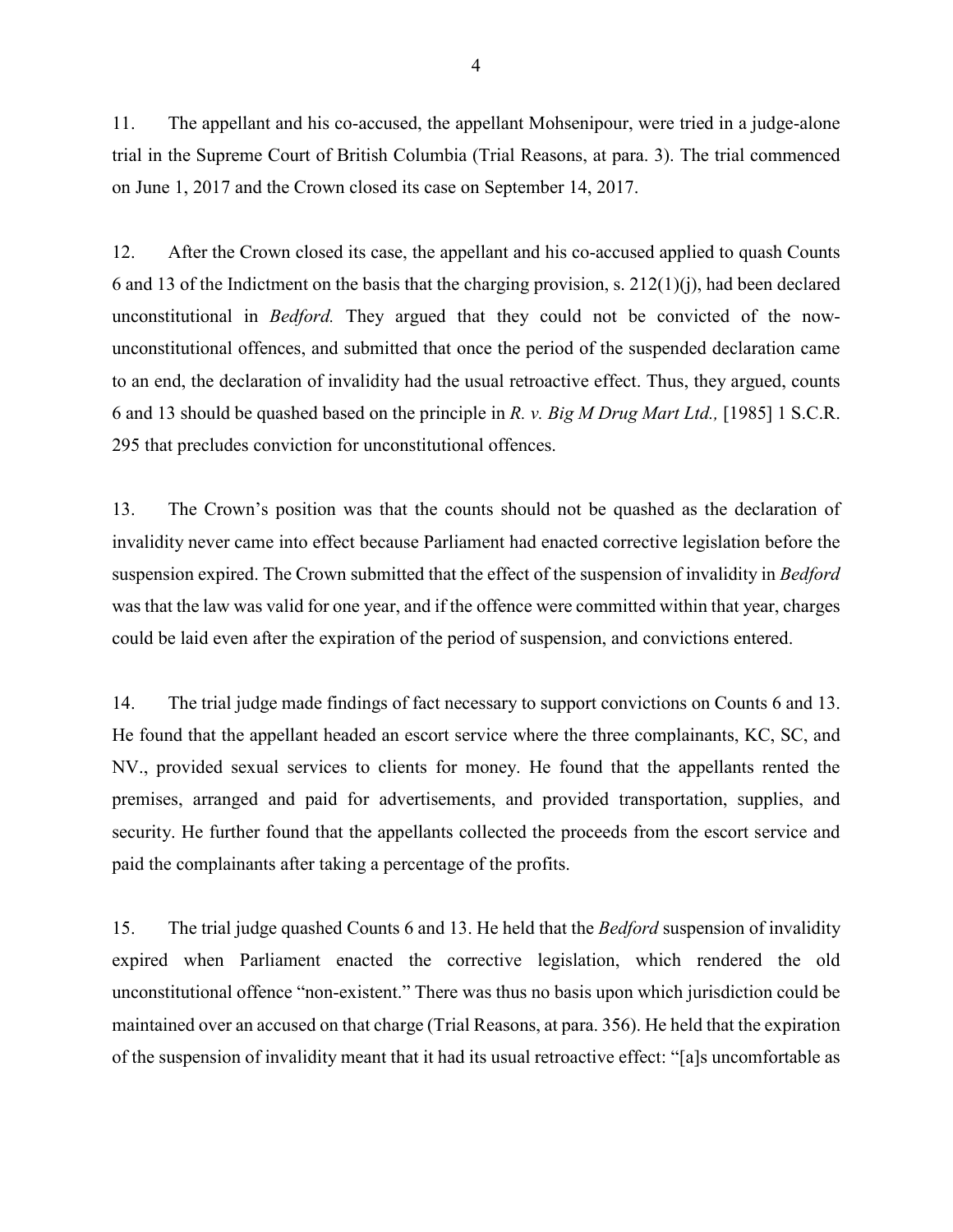the result may be, the effect of a suspended declaration in this case is clear: it operates retroactively once the suspension period expires" (Trial Reasons, at para. 373).

16. The trial judge noted that this Court in *Bedford* could have, but did not*,* craft a suspended declaratory remedy that would allow for the prosecution of exploitative pimps but exempt "legitimate" associates of sex trade workers who enhanced the safety and security of sex workers (Trial Reasons, at para. 372). The trial judge observed that the striking down of the provision in its entirety contrasted with the remedy granted in *Carter v. Canada (A.G.),* 2015 SCC 5, where the suspended declaration carved out the constitutional infirmities. He concluded that nothing remained of s. 212(1)(j), and it could not form the basis for a valid charge against the Appellants (para. 356).

17. The trial judge convicted the appellant of the remaining counts on the Indictment.

18. The Crown appealed the trial judge's decision to quash the counts. In a separate appeal, the appellant has appealed his convictions on the remaining counts.

19. Before the British Columbia Court of Appeal the Crown argued that the trial judge erred in law in quashing the counts. The appellant submitted on appeal that the trial judge properly quashed the counts and that, once remedial legislation was enacted in 2014, the old offence of s. 212(1)(j) ceased to have any application and the appellant could not be convicted of that offence. The appellant submitted that it had been open to the Crown to charge the appellant with the new s. 286.2 offence related to conduct alleged during the suspension period.

20. The Court of Appeal allowed the Crown appeal from the quashing of the counts, and substituted convictions for the appellants under s. 212(1)(j) of the *Code.* 

21. Bennett J.A., for the Court, observed that the crux of the appeal rested on the "relationship between a suspended declaration of invalidity and the passing of remedial legislation prior to the expiration of the suspension period, in the context of the criminal law" (C.A. Reasons, at para. 75).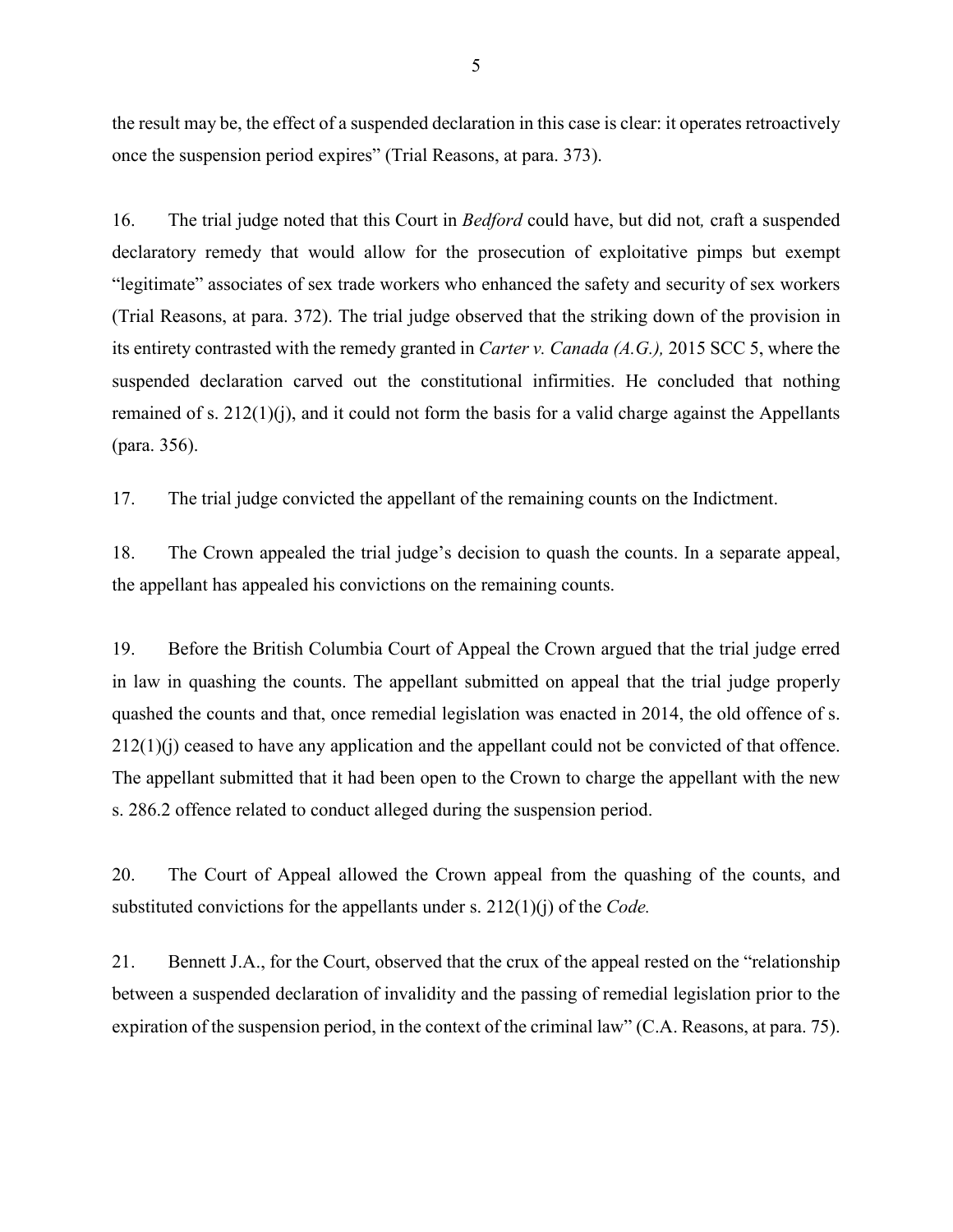<span id="page-7-0"></span>22. Bennett J.A. reasoned that the decision in *Canada (Attorney General) v. Hislop*, [2007] 1 S.C.R. 429 was determinative. She held that if the legislator failed to enact "constitutionally compliant laws" prior to the expiration of the suspension period, then, according to *Hislop,* "the declaration will come into effect and render the impugned provision(s) *ab initio"* (para. 80). Bennett J.A. held that *Hislop* allowed for this result: if "the constitutionally impugned offence is replaced with remedial legislation within the period of the suspension, conduct captured by the former iteration of the offence is prosecutable. In other words, the retroactive effect of a suspended declaration of invalidity is pre-empted by the passing of remedial legislation." The Court held that an interpretation to the contrary would lead to "absurd results," including impunity for offences committed while the law was still valid (para 90).

23. Bennett J.A. further held that the appellant could not have been prosecuted under the new remedial "material benefit" offence for conduct prior to its enactment as such prosecution would be contrary to the "bedrock principle of criminal law that an individual cannot be found guilty of an offence not known to law at the time of the act or omission," and would contravene s.  $11(g)$  of the *Charter.*

24. The Court of Appeal set aside the quashing of the two counts, substituted convictions and imposed sentences of two years' imprisonment on Count 6 and three years' imprisonment on Count 13, to run concurrently with the sentences imposed on the two s. 286.2 offences (C.A. Reasons, at para. 93). The Court granted the appellant an extension of time to appeal Counts 6 and 13 in order to join them with the outstanding appeals of the convictions on the other counts (C.A. Reasons, at para. 94).

#### **PART II – QUESTIONS IN ISSUE**

- 25. The appellant submits that:
	- A. This court has jurisdiction to hear this appeal as of right;
	- B. Foundational principals of constitutional and criminal law demonstrate that suspended declarations of invalidity have a temporal limit and presumptive retroactive effect upon their expiry;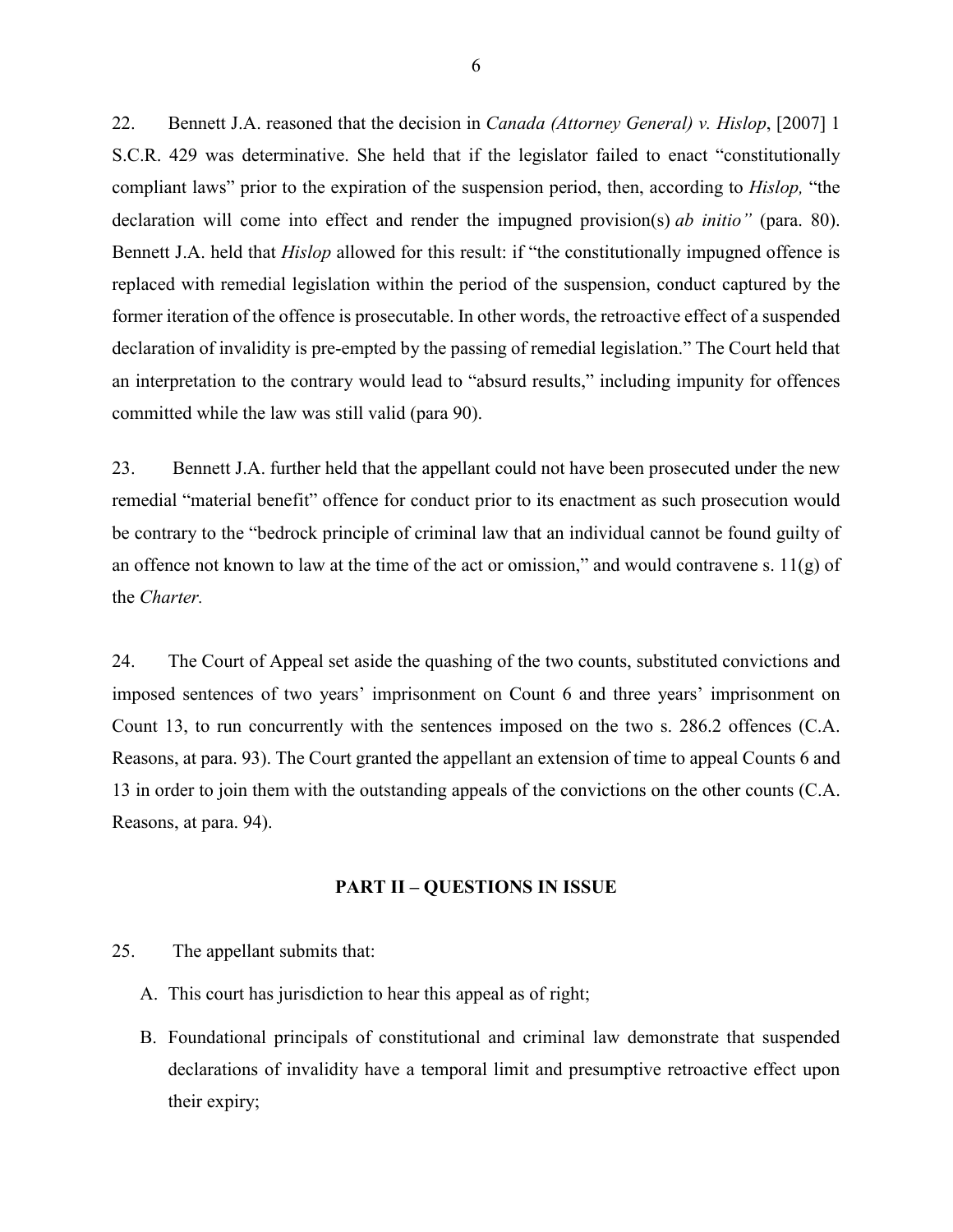- <span id="page-8-0"></span>C. The Court of Appeal erred in finding *Hislop* is determinative of the issue herein;
- D. The appellant's conduct is not a proper focus of the analysis;
- E. The Court of Appeal's finding that enactment of remedial legislation results in the declaration of constitutional invalidity never taking effect amounts to legislative encroachment on the core jurisdiction of s. 96 courts.

## **PART III - STATEMENT OF ARGUMENT**

## **A. This Court has jurisdiction to hear this appeal as of right**

26. Through correspondence dated October 26, 2020 the parties were invited to provide submissions addressing this Court's jurisdiction to hear this appeal as of right pursuant to s. 691(2)(b) of the *Criminal Code.* 

27. Section [691\(2\)\(b\)](https://www.canlii.org/en/ca/laws/stat/rsc-1985-c-c-46/latest/rsc-1985-c-c-46.html#sec691subsec1_smooth) provides for an appeal as of right to this court where an acquittal is set aside and the Court of Appeal below enters a verdict of guilty. The appellant submits that in substituting an conviction on the counts quashed by the trial judge, the Court of Appeal's decision was tantamount, for the purpose of appellate jurisdiction, to setting aside an acquittal and entering a verdict of guilty.

28. This Court has repeatedly held that the quashing of an indictment is equivalent to an acquittal for the purposes of appellate jurisdiction: *[Lattoni and Carbo v. The Queen](https://www.canlii.org/en/ca/scc/doc/1958/1958canlii60/1958canlii60.html)*, [1958] S.C.R. [603;](https://www.canlii.org/en/ca/scc/doc/1958/1958canlii60/1958canlii60.html) *R. v. Sheets*[, \[1971\] S.C.R. 614;](https://www.canlii.org/en/ca/scc/doc/1971/1971canlii130/1971canlii130.html) *[Cheyenne Realty Ltd. v. Thompson](https://www.canlii.org/en/ca/scc/doc/1974/1974canlii4/1974canlii4.html)*, 1974 CanLII 4 (S.C.C.), [\[1975\] 1 S.C.R. 87;](https://www.canlii.org/en/ca/scc/doc/1974/1974canlii4/1974canlii4.html) *R. v. Holmes*[, 1983 CanLII 1827 \(Ont. C.A.\);](https://www.canlii.org/en/on/onca/doc/1983/1983canlii1827/1983canlii1827.html?autocompleteStr=holm&autocompletePos=1) *R. [v. Jewett,](https://www.canlii.org/en/ca/scc/doc/1985/1985canlii47/1985canlii47.html?resultIndex=1)* 1985 [CanLII 47 at 38.](https://www.canlii.org/en/ca/scc/doc/1985/1985canlii47/1985canlii47.html?resultIndex=1) Thus, where a court of appeal overturns a trial level decision quashing a count and substitutes a conviction, the "acquittal" requirement of [s. 691\(2\)](https://www.canlii.org/en/ca/laws/stat/rsc-1985-c-c-46/latest/rsc-1985-c-c-46.html#sec691subsec1_smooth) is satisfied.

29. In allowing the appeal, the Court of Appeal exercised its powers under s.  $686(4)(b)(ii)$ , which empowers an appellate court to "enter a verdict of guilty." In overturning the quashing of the Counts, the Court of Appeal entered convictions: in other words, verdicts of guilty. Had the parties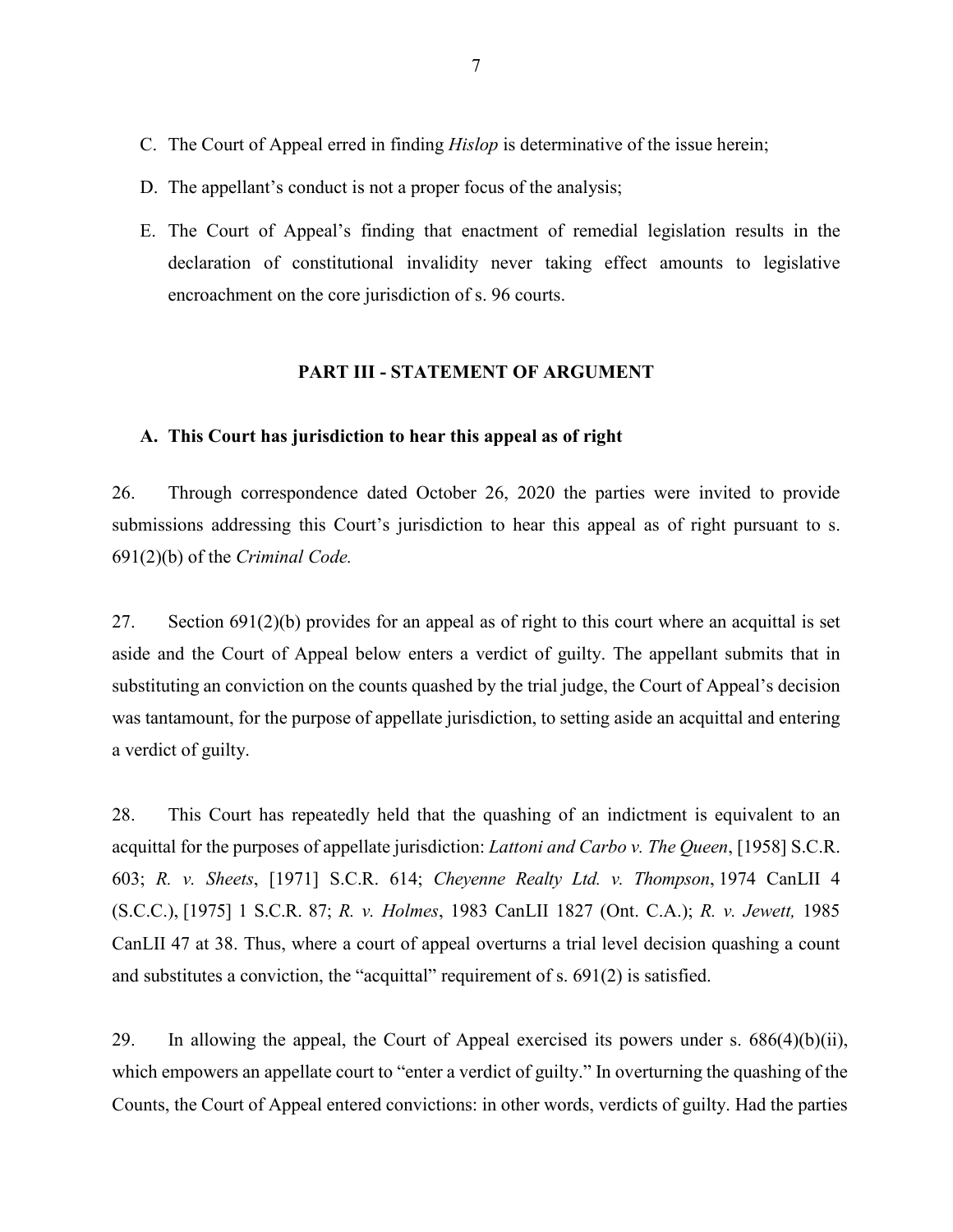<span id="page-9-0"></span>not agreed the appropriate sentences for the offences in counts 6 and 13 were periods of imprisonment concurrent with sentences already imposed, the matter would have been remitted to the trial court for sentencing.

30. The order in issue thus gives rise to an "as of right" appeal under [s. 691\(2\)\(b\)](https://www.canlii.org/en/ca/laws/stat/rsc-1985-c-c-46/latest/rsc-1985-c-c-46.html#sec691subsec1_smooth) of the *Criminal Code.* As Justice Martin explained in *[R v. Li](https://www.canlii.org/en/ca/scc/doc/2020/2020scc12/2020scc12.html?searchUrlHash=AAAAAAAAAAEAFjIwMTkgQkNDQSAzNDQgKENhbkxJSSkAAAABAAwvMjAxOWJjY2EzNDQB)* "the phrase 'enters a verdict of guilty' includes making an order that sets aside a permanent stay where that order is tantamount to entering a verdict of guilty, thus securing the purpose of this provision, which is to ensure that an accused person has one level of appeal to raise a question of law arising from their conviction." (*R. v. Li*[, 2020 SCC 12,](https://www.canlii.org/en/ca/scc/doc/2020/2020scc12/2020scc12.html?searchUrlHash=AAAAAAAAAAEAFjIwMTkgQkNDQSAzNDQgKENhbkxJSSkAAAABAAwvMjAxOWJjY2EzNDQB) *R. v. Magoon,* [2018 SCC 14](https://www.canlii.org/en/ca/scc/doc/2018/2018scc14/2018scc14.html) at 38). The right to appeal in such circumstances was also described by Doherty J.A. as follows in the decision in *R. v. Charley,* [2019 ONCA 726](https://www.canlii.org/en/on/onca/doc/2019/2019onca726/2019onca726.html?resultIndex=1) (at para. 117):

Section  $686(4)(b)(ii)$  allows the court to "enter a verdict of guilty". That language is awkward when the Crown appeal is not from an acquittal, but instead from an order staying proceedings after a finding of guilt. Just as with the reference to "acquittal" in s. 686(4) must be read purposively to include orders imposing permanent stays of proceedings, the phrase "enter a verdict of guilty" should be read to include making an order that sets aside a permanent stay and affirms a finding of guilt made in the trial court: see [R. v. Pearson, \[1998\] 3 S.C.R. 620,](https://www.canlii.org/en/ca/scc/doc/1998/1998canlii776/1998canlii776.html?autocompleteStr=1998%203%20scr%20620&autocompletePos=1) at para. [16.](https://www.canlii.org/en/ca/scc/doc/1998/1998canlii776/1998canlii776.html#par16)

## **B. Foundational principals of constitutional and criminal law establish that suspended declarations of invalidity have a temporal limit and presumptive retroactive effect upon their expiry**

## *i. Section 52 remedies: foundational principles*

31. Section 52(1) of the *[Constitution Act, 1982](https://www.canlii.org/en/ca/laws/stat/schedule-b-to-the-canada-act-1982-uk-1982-c-11/latest/schedule-b-to-the-canada-act-1982-uk-1982-c-11.html)* provides that laws that are inconsistent with the *[Charter](https://www.canlii.org/en/ca/laws/stat/schedule-b-to-the-canada-act-1982-uk-1982-c-11/latest/schedule-b-to-the-canada-act-1982-uk-1982-c-11.html)* are of no force and effect to the extent of the inconsistency. This Court held in *[R. v.](https://www.canlii.org/en/ca/scc/doc/1985/1985canlii69/1985canlii69.html?autocompleteStr=Big%20M%20&autocompletePos=1)  [Big M Drug Mart](https://www.canlii.org/en/ca/scc/doc/1985/1985canlii69/1985canlii69.html?autocompleteStr=Big%20M%20&autocompletePos=1)*[, \[1985\] 1 S.C.R.](https://www.canlii.org/en/ca/scc/doc/1985/1985canlii69/1985canlii69.html?resultIndex=1) 295, that the "undoubted corollary" to the fundamental principle of constitutional law set out in [s. 52](https://laws-lois.justice.gc.ca/eng/Const/page-16.html#h-58) is that "no one can be convicted of an offence under an unconstitutional law" (para. 38).

32. This Court has held that while courts cannot insist on "perfect justice," those affected by an unconstitutional law ought to have a right of redress because of the "grave nature of constitutional infringements" (*R. v. Thomas,* [\[1990\] 1 S.C.R. 713;](https://www.canlii.org/en/ca/scc/doc/1990/1990canlii141/1990canlii141.html?autocompleteStr=1990%201%20SCR%20713&autocompletePos=1) *[Hislop,](https://www.canlii.org/en/ca/scc/doc/2007/2007scc10/2007scc10.html?autocompleteStr=hislop&autocompletePos=1)* at para. 83 *per* Lebel and Rothstein JJ. and at para.158 *per* Bastarache J.).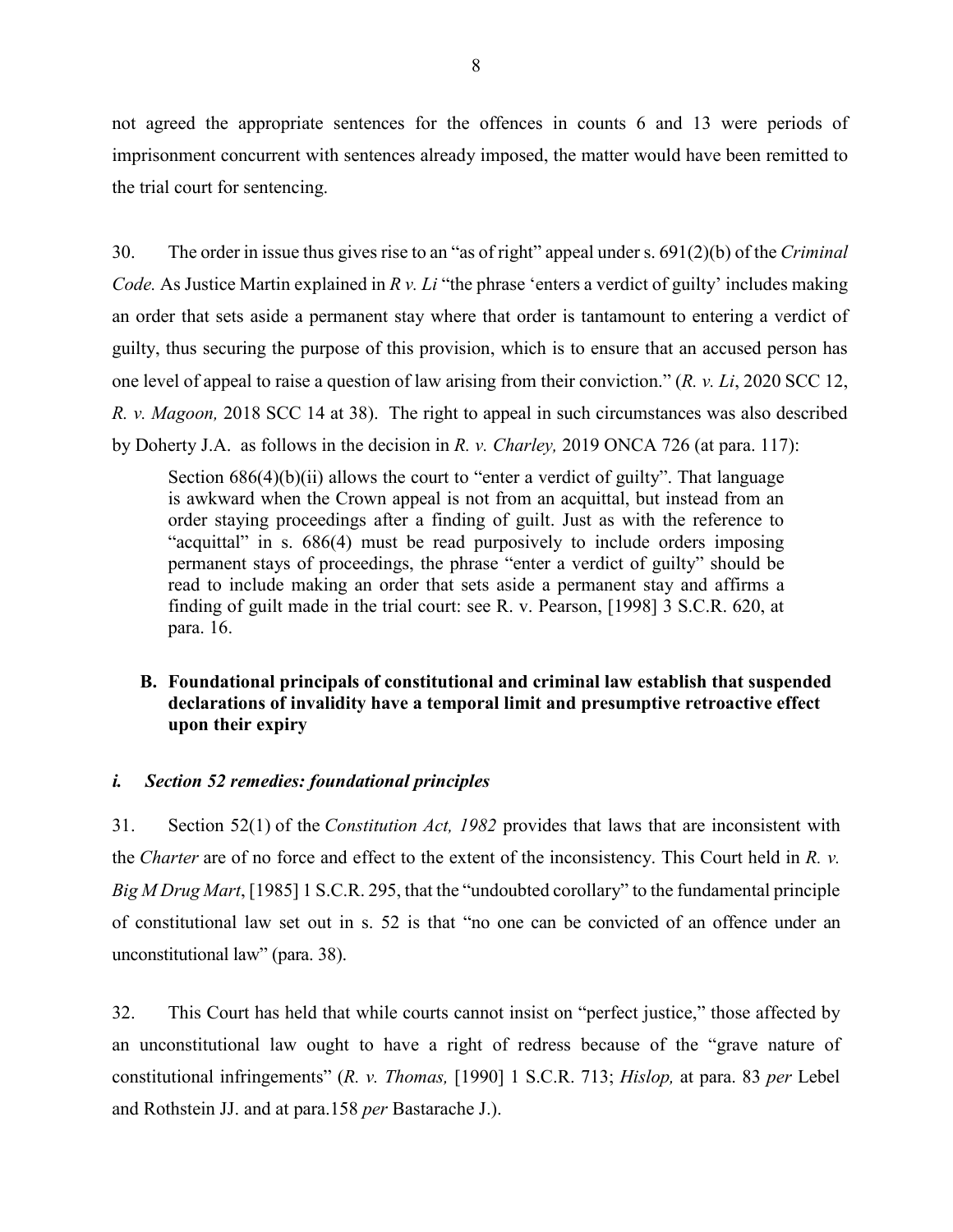33. As described by Professor Roach, "[c]onstitutional remedies are matters of considerable importance. Constitutional law expresses the most fundamental restraints and obligations of governments. Violations of constitutional rights are a serious matter both for those who suffer from the violation and the public in general" (quoted in *[Hislop,](https://www.canlii.org/en/ca/scc/doc/2007/2007scc10/2007scc10.html?autocompleteStr=hislop&autocompletePos=1) per* Bastarache J. at para. 158).

34. Declarations of constitutional invalidity of legislation pursuant to s. 52(1) are generally presumed to be retroactive. This result flows from the theory that the legislature never had the authority to enact unconstitutional law and therefore a declaration of constitutional invalidity "involves nullification of the law from the outset" (P. W. Hogg, *Constitutional Law of Canada* (loose-leaf ed.), vol. 2, at p. 55-2, as cited in *[Hislop](https://www.canlii.org/en/ca/scc/doc/2007/2007scc10/2007scc10.html?autocompleteStr=hislop&autocompletePos=1)* at para. 83). This is known as the "Blackstonian" or "declaratory" approach to constitutional law, and is expressed in the very language of [s. 52\(1\)](https://www.canlii.org/en/ca/scc/doc/2007/2007scc10/2007scc10.html?autocompleteStr=hislop&autocompletePos=1) of the *Constitution Act* (*[Canada \(Attorney General\) v. Hislop](https://www.canlii.org/en/ca/scc/doc/2007/2007scc10/2007scc10.html?autocompleteStr=hisl&autocompletePos=1)*, [2007] 1 S.C.R. [429 at 82-83, 86;](https://www.canlii.org/en/ca/scc/doc/2007/2007scc10/2007scc10.html?autocompleteStr=hisl&autocompletePos=1) *[Nova Scotia \(Workers' Compensation Board\) v. Martin](https://www.canlii.org/en/ca/scc/doc/2003/2003scc54/2003scc54.html?autocompleteStr=2003%20scr%20504&autocompletePos=1)*, [2003] S.C.R. 504, per [Gonthier J., at para. 23;](https://www.canlii.org/en/ca/scc/doc/2003/2003scc54/2003scc54.html?autocompleteStr=2003%20scr%20504&autocompletePos=1) P.W. Hogg, *Constitutional Law of Canada,* Vol. 2 at 58-2).

35. Section 52 of the Constitution Act, 1982 thus targets the unconstitutionality of laws in a direct non-discretionary way: laws **are** of no force or effect to the extent that they are unconstitutional. The mandatory language of s.  $52(1)$  suggests an intention of the framers of the Constitution that unconstitutional laws are to have no effect to the extent of their unconstitutionality (*Reference re Manitoba Language Rights*, [1992] 1 S.C.R. 212 at 232(a)-(f); *[R. v. Feeney](https://www.canlii.org/en/ca/scc/doc/1997/1997canlii342/1997canlii342.html?autocompleteStr=feeney&autocompletePos=1)*, [1997] 2 S.C.R. 13; *R. v. Ferguson*[, 2008 SCC 6\)](https://www.canlii.org/en/ca/scc/doc/2008/2008scc6/2008scc6.html?autocompleteStr=fergu&autocompletePos=1).

36. Under the so-called "declaratory" approach, [s. 52\(1\)](https://laws-lois.justice.gc.ca/eng/Const/page-16.html#h-58) remedies are fully retroactive because the legislature never had the authority to enact the unconstitutional law in the first place. The purpose of the retroactive effect of the declaratory approach is to give those affected by an unconstitutional law the right of redress. As this Court held in *[Hislop,](https://www.canlii.org/en/ca/scc/doc/2007/2007scc10/2007scc10.html?autocompleteStr=hisl&autocompletePos=1)* "[i]f the law was invalid from the outset, then any government action taken pursuant to that law is also invalid, and consequently, those affected by it have a right to redress which reaches back into the past" (at para. 83).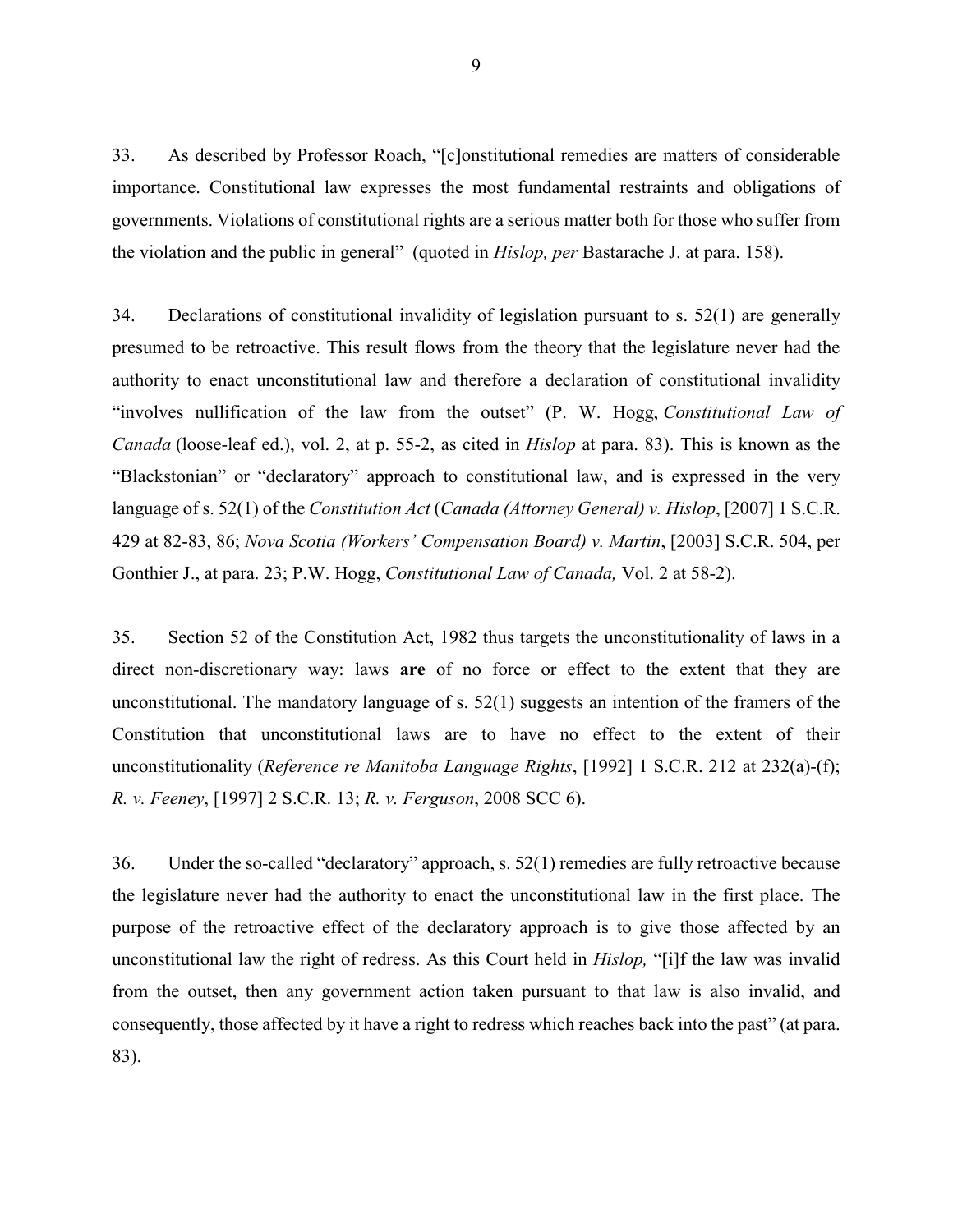## <span id="page-11-0"></span>*ii. Section 52 remedies: suspended declarations of invalidity*

37. A suspended declaration of invalidity is a substantial departure from the declaratory approach. The power of the court to order such a remedy is not found in the Constitution, but is rooted in the rule of law. It was first recognized in *Re Manitoba Language Rights,* [1985 CanLII](https://www.canlii.org/en/ca/scc/doc/1985/1985canlii33/1985canlii33.html)  [33](https://www.canlii.org/en/ca/scc/doc/1985/1985canlii33/1985canlii33.html) (S.C.C.) in which a finding that Manitoba had breached its constitutional obligation to enact legislation in both French and English meant that almost all of the province's laws were constitutionally invalid. This Court held that the declaration of invalidity would be postponed "for the period of time during which it would be impossible for the Manitoba Legislature to fulfil its constitutional duty." (at 84) The justification provided was to provide Manitoba the time required to re-enact its laws in French and English as otherwise the province would face "chaos and anarchy."

38. Subsequently, in *Schachter v. Canada*, [1992] 2 S.C.R. 679, this Court articulated three circumstances where a suspension of a declaration of invalidity may be appropriate. A suspended declaration of invalidity was said to be "clearly appropriate" if an immediate declaration of invalidity: (1) "poses a potential danger to the public"; (2) "threatens the rule of law"; or, (3) "would deprive deserving persons of benefits without providing them to the applicant." This Court held that the effect of the remedy was to "delay the effect" of the declaration (*Schachter* at p. 716).

39. The appellant submits that these seminal decisions make evident that a suspended declaration of invalidity is a delay to the *presumptive retroactive* nature of the constitutional remedy. A suspended declaration of invalidity is not a purely prospective remedy. Rather, it *temporarily* limits the retroactive effect of a constitutional remedy so as to provide Parliament with time to enact legislation to cure the constitutional defect identified. This is made clear in the majority's reasons in *Schachter* at 716. It was also addressed by Bastarache J. in his concurring reasons in *Hislop*:

159 …. the normal retroactive effect of judgments may need to be tempered in certain circumstances in order to protect other legitimate interests (see Choudhry and Roach, at pp. 209-11). The use of transition periods and suspended declarations of invalidity are accepted ways of **temporarily limiting the retroactive effect** of constitutional remedies in order to prevent legal vacuums and introduce new procedural requirements. **They are not evidence of the Court operating outside of the Blackstonian paradigm**, but rather a recognition that in certain circumstances other legitimate interests may require retroactivity to be limited.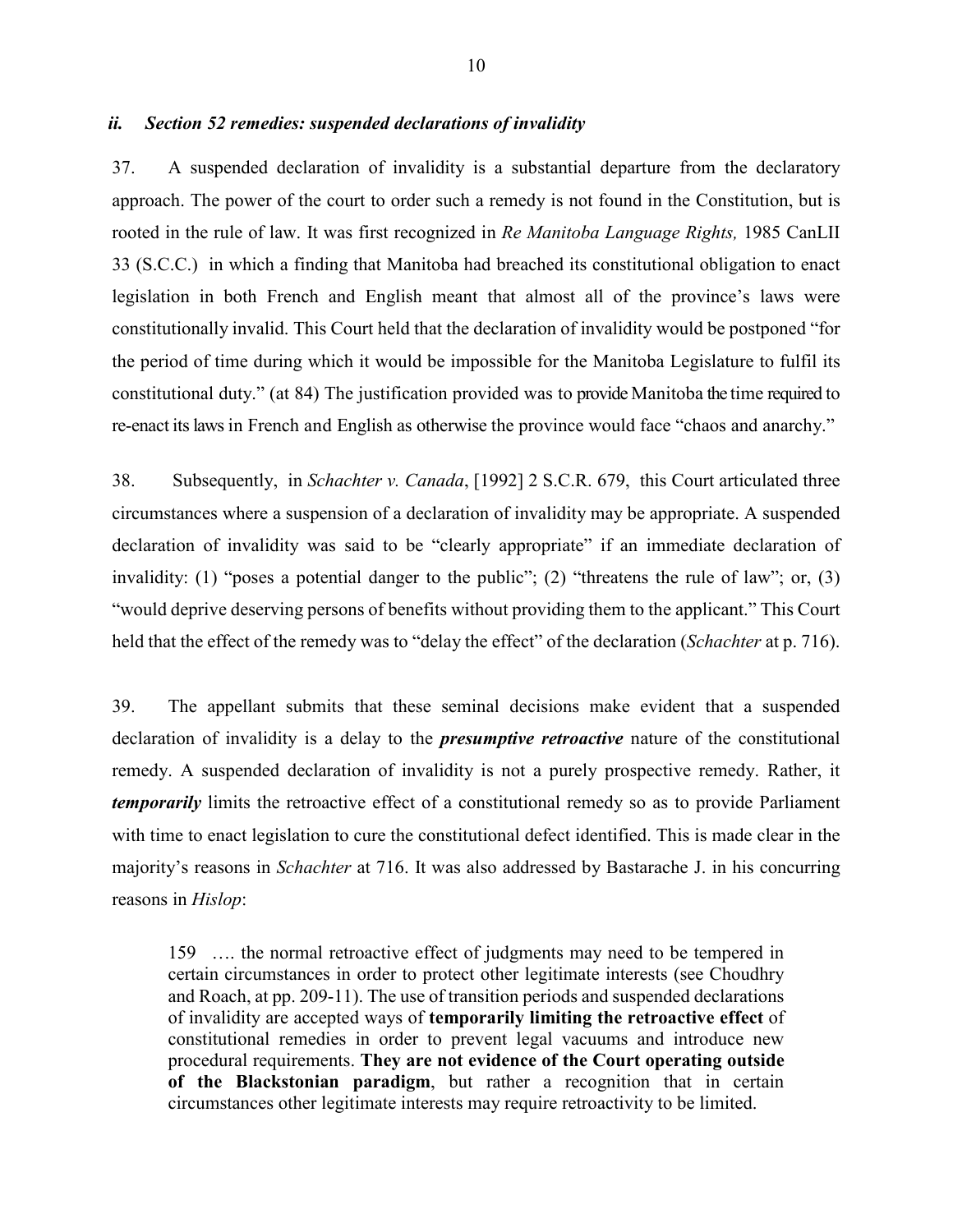#### (emphasis added)

40. The generally retroactive nature of constitutional remedies and the manner in which suspended declarations operate was further described by Bastarache J. in his concerning reasons in *Hislop*:

140 The general norm of retroactivity has been reaffirmed many times by this Court. In *Reference re Manitoba Language Rights*, [1985 CanLII 33 \(SCC\),](https://www.canlii.org/en/ca/scc/doc/1985/1985canlii33/1985canlii33.html) [1985] 1 S.C.R. 721, the finding that the Province of Manitoba has been constitutionally required since 1890 to enact its laws both in English and in French applied not only for the future, but also retroactively to all of its laws that had been enacted in English only since 1890. **The declaration of invalidity was suspended in order to preserve the rule of law, but there was no doubt that a finding of unconstitutionality applied retroactively**. In *Miron v. Trudel*, [1995 CanLII 97](https://www.canlii.org/en/ca/scc/doc/1995/1995canlii97/1995canlii97.html)  [\(SCC\),](https://www.canlii.org/en/ca/scc/doc/1995/1995canlii97/1995canlii97.html) [1995] 2 S.C.R. 418, a violation of [s. 15\(1\)](https://www.canlii.org/en/ca/laws/stat/schedule-b-to-the-canada-act-1982-uk-1982-c-11/latest/schedule-b-to-the-canada-act-1982-uk-1982-c-11.html#sec15subsec1_smooth) of the *[Charter](https://www.canlii.org/en/ca/laws/stat/schedule-b-to-the-canada-act-1982-uk-1982-c-11/latest/schedule-b-to-the-canada-act-1982-uk-1982-c-11.html)* was cured by reading the excluded group into the legislation, a remedy that applied retroactively. In *R. v. Hess*, [1990 CanLII 89 \(SCC\),](https://www.canlii.org/en/ca/scc/doc/1990/1990canlii89/1990canlii89.html) [1990] 2 S.C.R. 906, the Court severed an offending portion of the *Criminal Code*[, R.S.C. 1985, c. C-46,](https://www.canlii.org/en/ca/laws/stat/rsc-1985-c-c-46/latest/rsc-1985-c-c-46.html) and ordered a new trial on the basis of the provision as amended even though, strictly speaking, it was not the law of the land when the alleged crime had been committed. These cases are only examples, but they confirm that retroactivity of a constitutional remedy granted under [s. 52\(1\)](https://www.canlii.org/en/ca/laws/stat/schedule-b-to-the-canada-act-1982-uk-1982-c-11/latest/schedule-b-to-the-canada-act-1982-uk-1982-c-11.html#sec52subsec1_smooth) is the norm in our constitutional jurisprudence, not the exception.

41. While Lamer C.J. cautioned in *Schachter* that suspended declaration of invalidity are not a remedial panacea, they have been applied with limited consideration of their meaning and effects, particularly in the criminal law context (*Schachter* at 716).

42. Principles related to suspended declarations of invalidity, or as they are referred to in *Schachter,* "delayed declarations," have developed through case authorities that have primarily related to positive rights in the context of benefit-conferring legislation. Such legislation is forward-looking and targets rights that have not yet vested. Remedial legislation enacted in response to a finding of unconstitutionality in such cases typically has as its focus social and budgetary concerns, and is not constrained by the principles in *[R. v. Big M Drug Mart](https://www.canlii.org/en/ca/scc/doc/1985/1985canlii69/1985canlii69.html?resultIndex=1)*. Social and budgetary concerns that animate remedial legislation in the social welfare realm are largely inapplicable to the criminal law, which is necessarily backwards-looking and concerned with past actions and their consequences.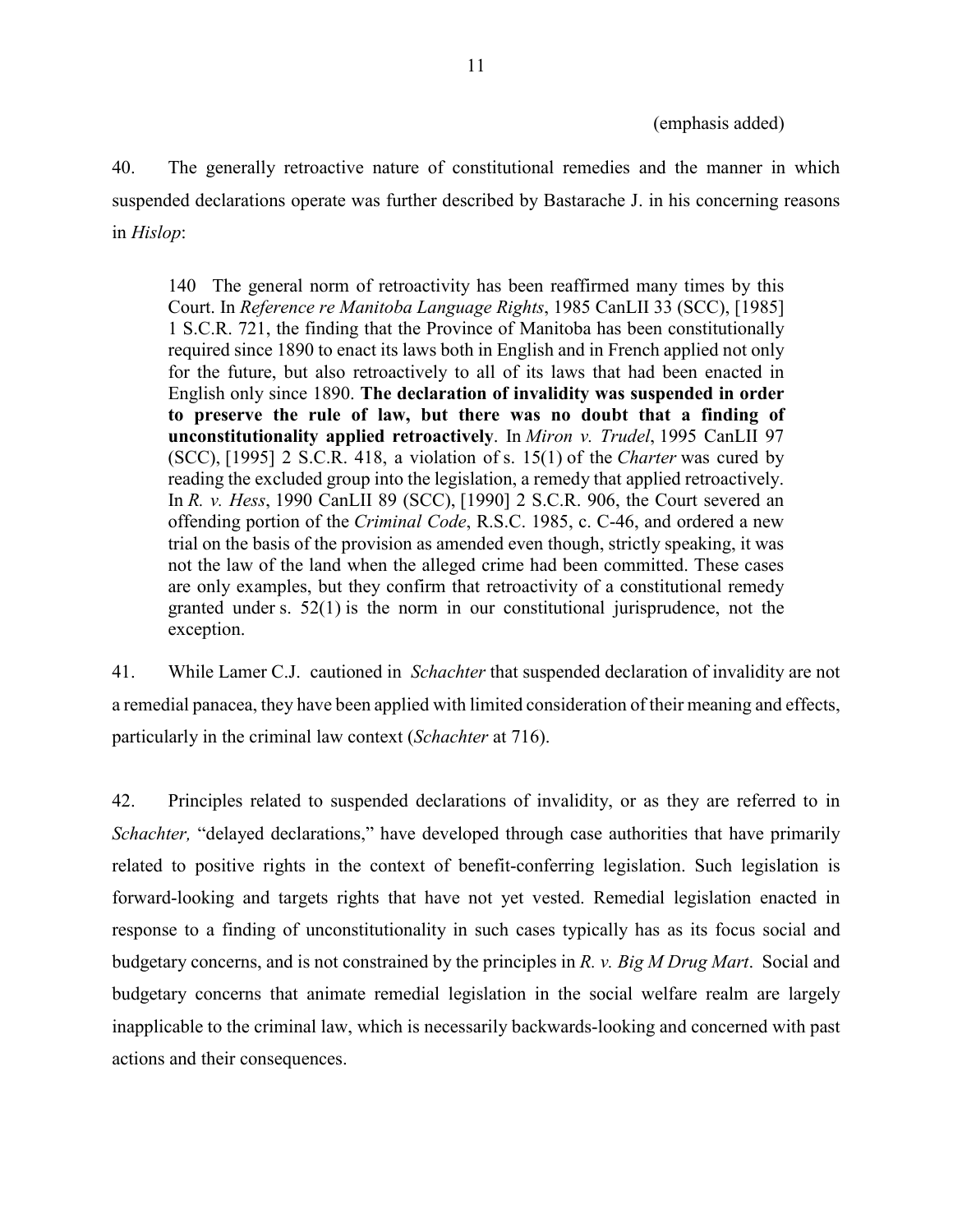### <span id="page-13-0"></span>*iii. Section 52 remedies: unconstitutionality of criminal law provisions*

43. Accused persons who are "still in the judicial system" receive the benefit of a finding of legislative unconstitutionality: *R. v. Wigman,* [\[1987\] 1 S.C.R. 246;](https://www.canlii.org/en/ca/scc/doc/1985/1985canlii1/1985canlii1.html?autocompleteStr=wigman&autocompletePos=1) *R. v. Sarson,* [\[1996\] 2 S.C.R.](https://www.canlii.org/en/ca/scc/doc/1996/1996canlii200/1996canlii200.html?autocompleteStr=sarson&autocompletePos=1) [223](https://www.canlii.org/en/ca/scc/doc/1996/1996canlii200/1996canlii200.html?autocompleteStr=sarson&autocompletePos=1). An accused will be considered "still in the judicial system" when, following their conviction, they have filed an appeal, filed an application for leave to appeal, or where an extension of time to do so has been granted: *[R. v Thomas](https://www.canlii.org/en/ca/scc/doc/1990/1990canlii141/1990canlii141.html?autocompleteStr=1990%201%20SCR%20713&autocompletePos=1)*, [1990] 1 S.C.R. 713.

44. Convictions under provisions found to be unconstitutional remain valid in cases where the accused is out of the system at the time the finding of unconstitutionality is made, and as this Court noted in its decision in *[Wigman,](https://www.canlii.org/en/ca/scc/doc/1985/1985canlii1/1985canlii1.html?autocompleteStr=wigman&autocompletePos=1)* courts cannot insist on "perfect justice."

45. The "in the judicial system" requirement developed by this Court strikes a balance between the principle of finality in criminal proceedings and the principle expressed in *[R. v. Big M Drug](https://www.canlii.org/en/ca/scc/doc/1985/1985canlii69/1985canlii69.html?autocompleteStr=R%20v.%20Big%20M&autocompletePos=1)  [Mart](https://www.canlii.org/en/ca/scc/doc/1985/1985canlii69/1985canlii69.html?autocompleteStr=R%20v.%20Big%20M&autocompletePos=1)* that there should not be convictions for unconstitutional offences. The underlying premise is that all of those facing prosecution *from the time of a declaration of invalidity onward* enjoy the benefit and may not be convicted under the unconstitutional law. Convictions could thus not be entered against the appellant, on application of these principles, save for the finding made by the Court of Appeal that the declaration of invalidity never came into existence - a finding the appellant says is erroneous.

46. It is submitted that the reasoning of the Court of Appeal below represents a departure from the conventional approach to declarations of invalidity in the criminal law context, where the starting point is the law does not allow for convictions to be entered for those "in the judicial system" for an offence that has been found to be unconstitutional.

47. With respect to suspended declarations of invalidity of criminal law provisions, courts have generally taken as self-evident that the accused before the court who obtains the finding that legislation is unconstitutional should enjoy the benefit of the finding of unconstitutionality even where a suspended declaration of invalidity is the remedy granted. This illustrates some of the conceptual difficulties with the remedy.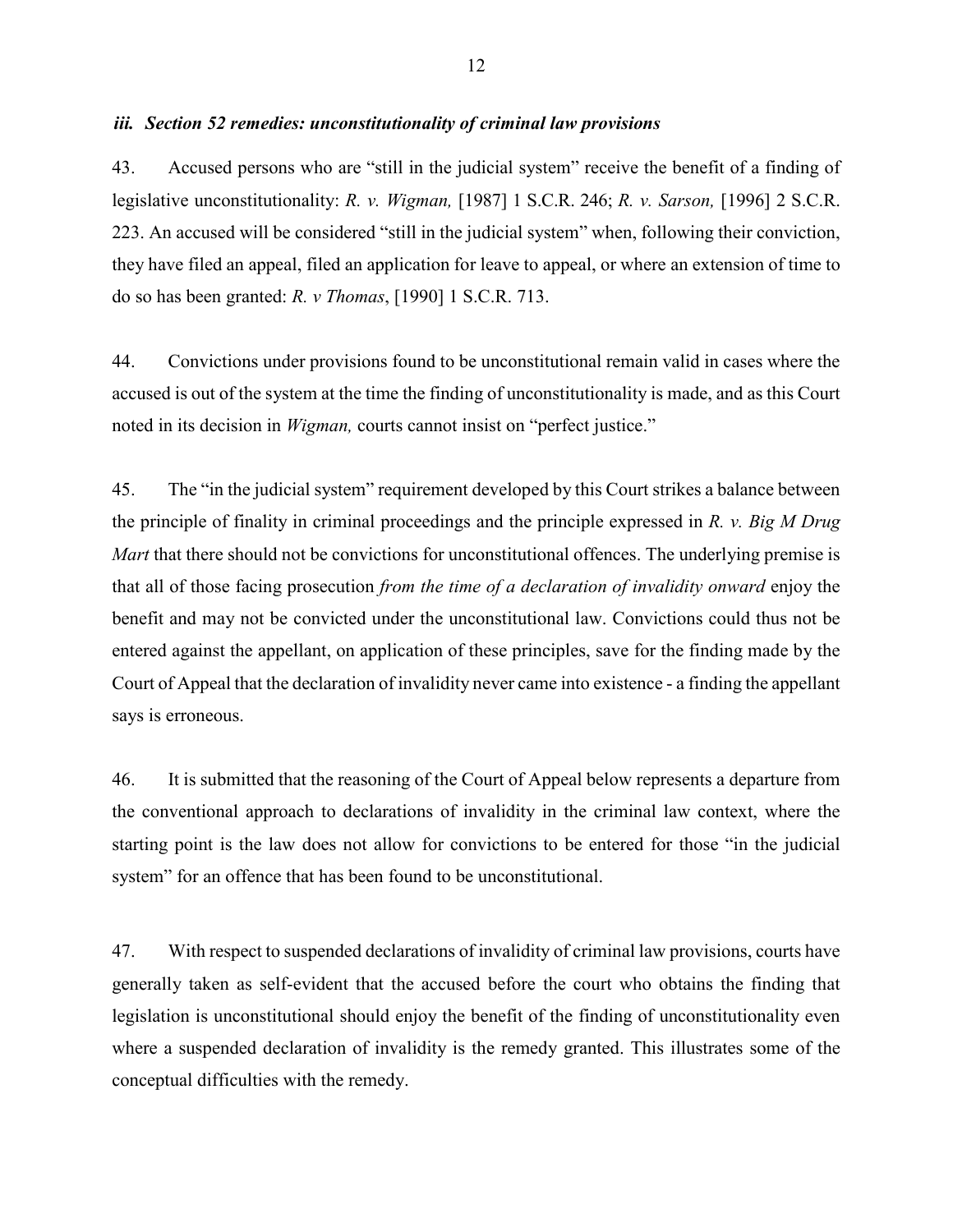48. In *R. v. Guignard*[, 2002 SCC 14,](https://www.canlii.org/en/ca/scc/doc/2002/2002scc14/2002scc14.html?autocompleteStr=guign&autocompletePos=1) the accused was charged with a bylaw offence for erecting a sign that criticized a local business. He challenged the by-law on the basis that it infringed his freedom of expression as guaranteed by s. 2(b) of the *Charter*. This Court agreed and struck down the provision, ruling that the declaration of invalidity be suspended for six months. However, this Court entered an acquittal of the appellant by reason of the constitutional invalidity of the law. The constitutional source of the remedy, given that the finding of invalidity was suspended, was not analyzed.

49. Similarly, in *R. v. Bain*[, \[1992\]](https://www.canlii.org/en/ca/scc/doc/1992/1992canlii111/1992canlii111.html?autocompleteStr=%5B1992%5D%20SCJ%20NO.%203%20&autocompletePos=1) 1 S.C.R. 91 the accused successfully challenged the constitutionality of jury selection provisions, ss. 563(1) and (2) of the *Criminal Code*. The accused had been acquitted at trial and on appeal to the provincial appellate court a new trial had been ordered. On appeal to this Court the court declared the provisions invalid, and ordered the declaration of invalidity be suspended for six months. Notwithstanding the suspension of the declaration of invalidity, the appellant enjoyed the benefit of that remedy as the acquittal was restored.

50. In *R. v. Canfield*[, 2020 ABCA 383](https://www.canlii.org/en/ab/abca/doc/2020/2020abca383/2020abca383.html?resultIndex=1) the accused were charged with possession of child pornography that had been discovered following searches of their electronic devices at the border. The Alberta Court of Appeal struck down the search provision, s. 99(1)(a) of the *Customs Act,* as it purported to authorize unrestricted searches of electronic devices at the boarder in violation of Section 8 of the *Charter.* Concerned that immediately invalidating the provision authorizing such searches would pose a danger to the public, the Court of Appeal suspended the declaration of invalidity for one year. The Court nonetheless provided the appellant with the benefit of the finding that s. 99(1)(a) was unconstitutional, and held that the search of the accused's electronic devices had not been authorized by law, leading to a finding of s. 8 *Charter* breach and exclusion of the evidence (at paras. 110-115, 116).

51. Notably, in such cases, involving accused who successfully challenge the constitutionality of a criminal law provision where a suspended declaration of invalidity is then granted, the mechanism by which the remedy is both suspended and yet somehow applicable to the accused before the court, notwithstanding the suspension, is not made clear in the analysis. It is not the case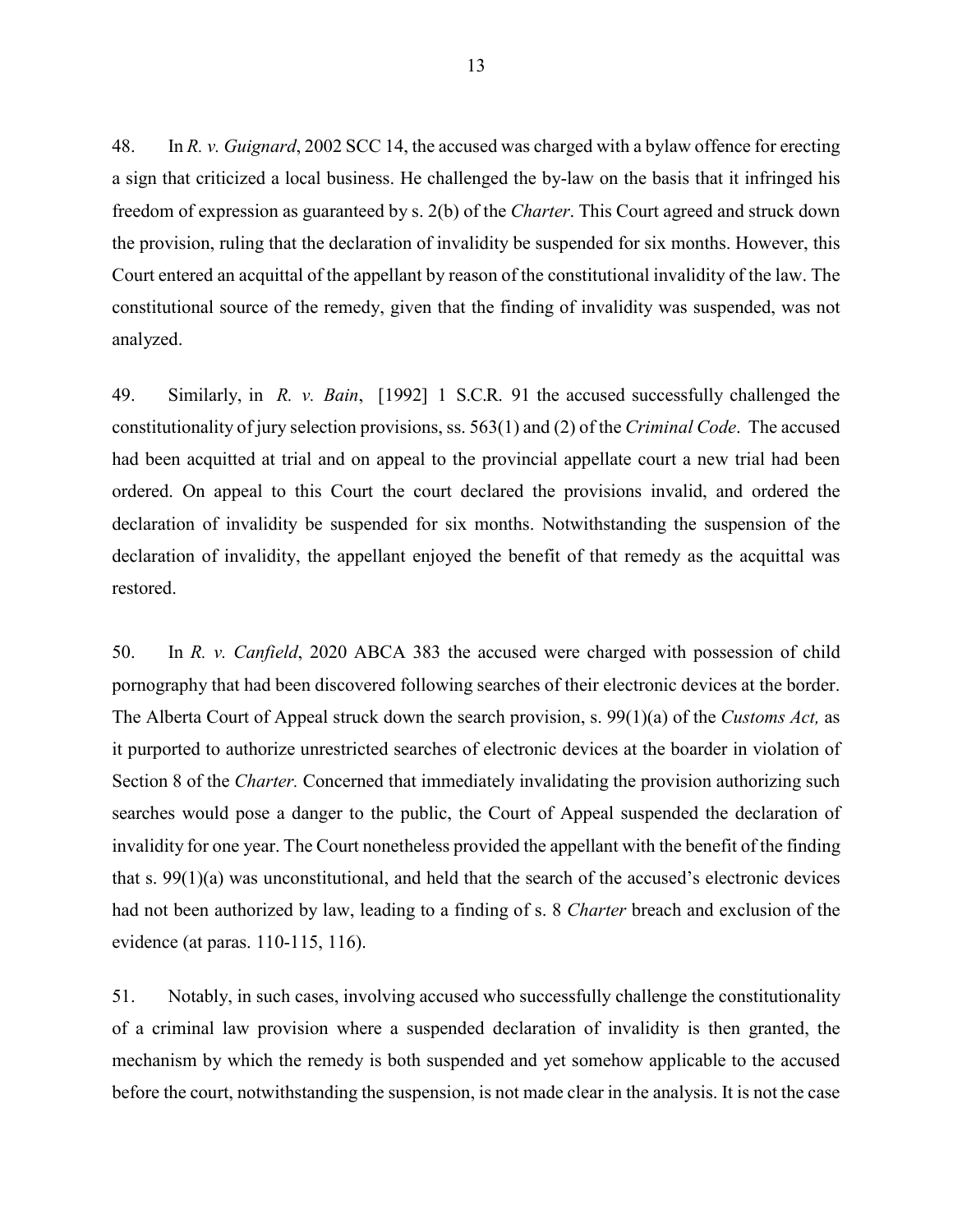that the remedial source is in the nature of an individual remedy pursuant to  $24(1)$ , as this Court in *Schachter* indicated that remedy was generally unavailable during a suspension period (*Schachter*; *Corbiere v. Canada (Minister of Indian and Northern Affairs)*, 1999 CanLII 687 (S.C.C.); although in *R. v. Demers,* 2004 SCC 46*,* an individual 24(1) remedy was granted).

52. Had the finding of unconstitutionality of the provisions in issue not been made in the *Bedford* case but rather made herein, then precedent suggests the appellant would have enjoyed the benefit of that result notwithstanding that a suspended declaration was imposed.

53. There are very few case authorities in the criminal law context that consider the effect of the constitutional remedy of a suspended declaration of invalidity on accused who were not the parties that challenged the constitutionality of the legislation.

54. In *R. v. Ackman,* [2017 MBCA 78](https://www.canlii.org/en/mb/mbca/doc/2017/2017mbca78/2017mbca78.html?resultIndex=1) the Manitoba Court of Appeal upheld a post-*Bedford* conviction for living on the avails of prostitution under a provision found in *Bedford* to be unconstitutional. The Court held that when the remedial material benefits offence under [s. 286.2](https://laws-lois.justice.gc.ca/eng/acts/C-46/page-65.html#docCont) came into force it pre-empted *Bedford*'s declaration of invalidity from taking effect. This was the same reasoning followed by the Court of Appeal herein.

55. In *R. v. L.R.S.*[, 2016 ABCA 307,](https://www.canlii.org/en/ab/abca/doc/2016/2016abca307/2016abca307.html?autocompleteStr=2016%20ABCA%20307&autocompletePos=1) on the other hand, the Crown conceded that convictions under *Criminal Code* provisions for living on the avails of prostitution that were entered one month after this Court's decision in *Bedford* should be overturned because the provision was subsequently held to be unconstitutional in *Bedford,* even though that issue had not been raised by the two appellants, and the appeal was allowed with respect to those counts on that basis.

56. Similarly, in *R. v. A.S.,* [1998 CanLII 14610 \(Ont. C.A.\),](https://www.canlii.org/en/on/onca/doc/1998/1998canlii14610/1998canlii14610.html?resultIndex=1) the appellant had been convicted of a number of sexual offences involving his step-son that took place between 1991 and 1993. Among those convictions were those pursuant to s. 159 of the *Criminal Code* which criminalized engaging in anal intercourse, except in limited circumstances. By the time the accused in *R. v. A.S.*  appealed his conviction that section had been struck down by the Ontario Court of Appeal in *R. v. M. (C.),* (1995), 98 C.C.C. (3d) 481 (Ont. C.A.) as infringing s. 15 of the *Charter* . On appeal, the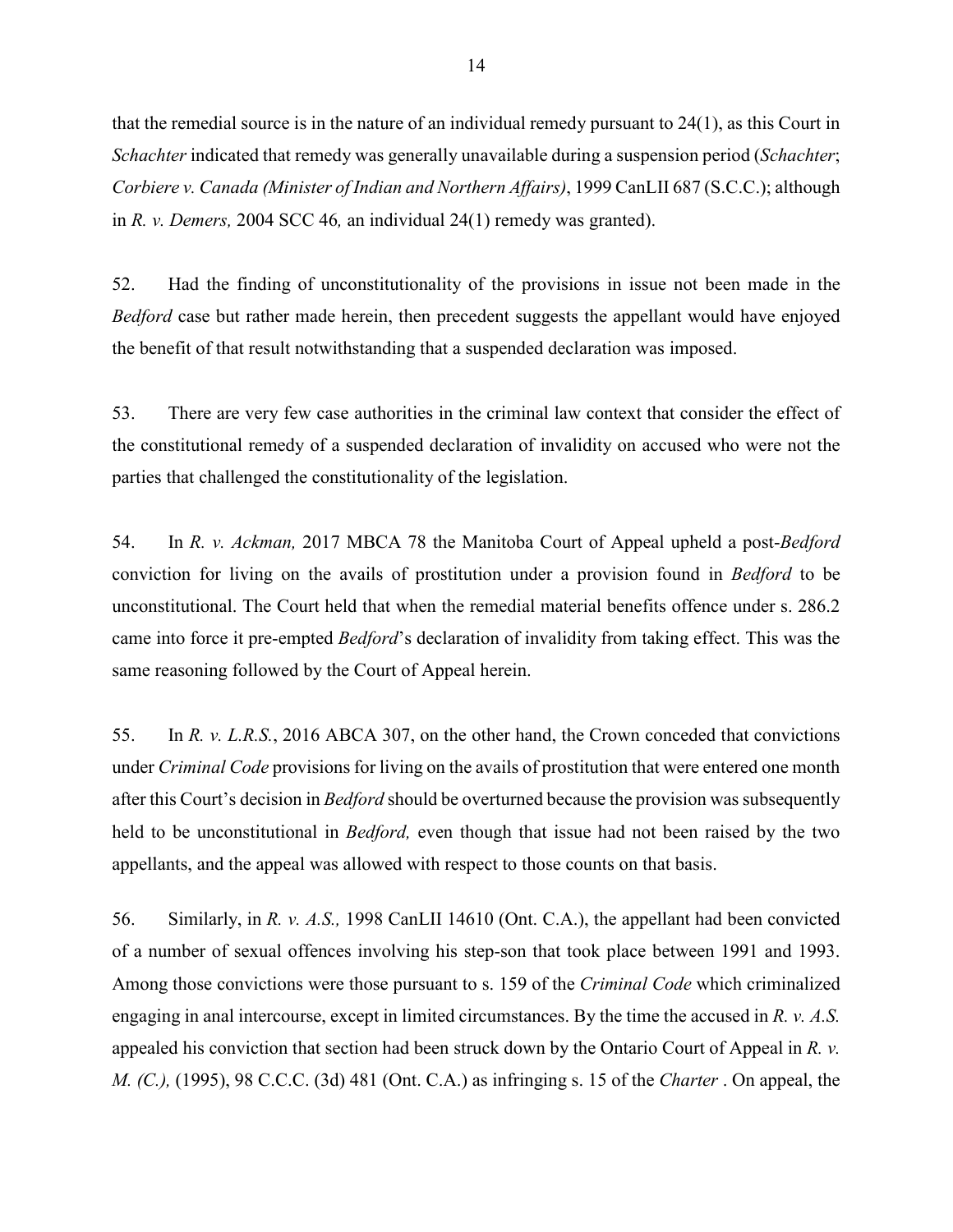<span id="page-16-0"></span>Crown conceded the s. 159 conviction could not stand as the offence was now unconstitutional, but contended that the Court of Appeal could simply amend the indictment to charge a different offence under s. 683(1)(g) of the *Criminal Code.* In rejecting that argument Finlayson J.A. concluded "the appellant was convicted of an unconstitutional offence, one that he should not have been charged with in the first place because it did not exist at law. No cure is available because the matter goes to the very jurisdiction of the court" (at para. 7).

57. The appellant submits that there is no principled reason why a finding of unconstitutionality of criminal legislation should apply differently to an accused advancing the claim of unconstitutionality versus other accused "in the judicial system" at the time the finding is made, whether the remedy involves a suspended declaration or not. Difficulties arise when suspended declarations are involved because conceptually the remedy is a difficult fit with the substantive criminal law. Indeed, the very determination of whether one is "in the judicial system" may become a vexing one by reason of the suspension of the declaration.

## *iv. Suspended declarations of invalidity of substantive criminal law provisions have retroactive effect*

58. In cases where a criminal law is found to be unconstitutional, and the remedy is not suspended, the declaration has the usual retroactive effect, commencing immediately. While this Court has not directly addressed the question of what becomes of unconstitutional substantive criminal law once the suspension period of a suspended declaration of invalidity expires, it is submitted that there exists no principled reason why when substantive criminal law is struck down pursuant to s. 52(1) of the *Constitution Act,* and a suspended declaration of invalidity imposed, that retroactivity of the remedy should not commence from the date the suspended declaration ends. It is submitted that the remedy must have effect as of the date the Court stipulates it has effect, regardless of whether the remedy is delayed.

59. This interpretation of the effect of a suspended declaration, which was accepted by the trial judge below, is consistent not only with the jurisprudence reviewed herein, but also with the rule of law generally and the values that inform it: "certainty, accessibility, intelligibility, clarity and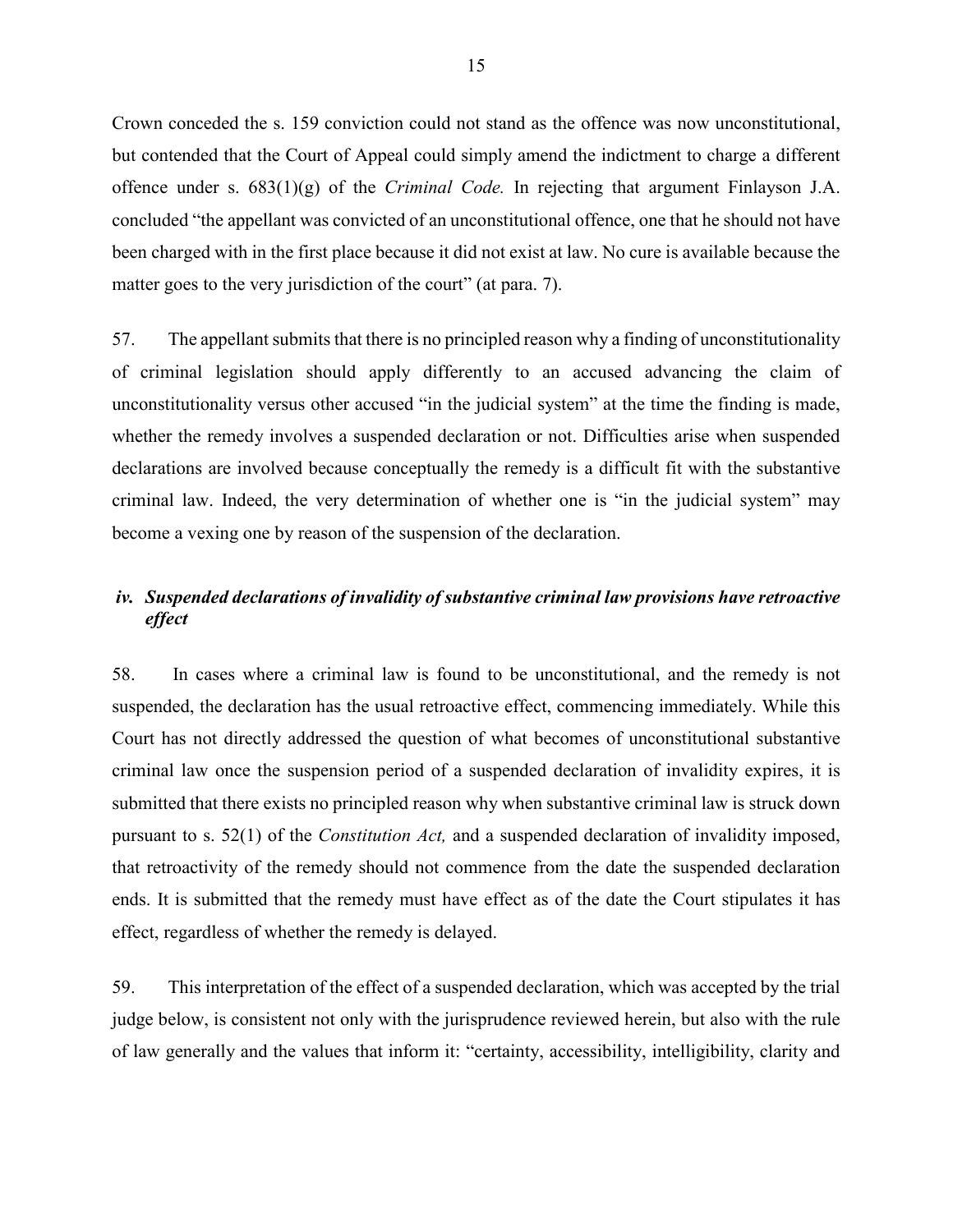predictability." (*R. [v. Ferguson,](https://www.canlii.org/en/ca/scc/doc/2008/2008scc6/2008scc6.html?autocompleteStr=fergu&autocompletePos=1)* 2008 SCC 6; *Reference re [Secession of Quebec,](https://www.canlii.org/en/ca/scc/doc/1998/1998canlii793/1998canlii793.html)* 1998 CanLII 793 [\(S.C.C.\)\)](https://www.canlii.org/en/ca/scc/doc/1998/1998canlii793/1998canlii793.html)*.*

60. The appellant submits that when remedial legislation is enacted within a period of suspension, the temporal application of the new law is for Parliament to determine. But where, as here, Parliament enacts no transitional provisions and the new legislation is entirely silent on the temporal application of the new law, the old unconstitutional law cannot be said to continue to apply. Rather, the declaration of invalidity is presumed to have the usual retroactive effect once the suspension expires. The appellant submits that the effect of the suspended declaration of invalidity imposed in *[Bedford](https://digitalcommons.osgoode.yorku.ca/cgi/viewcontent.cgi?article=1165&context=sclr)* was to give **temporary** life to s. [212\(1\)\(j\)](https://laws-lois.justice.gc.ca/eng/acts/C-46/section-212-20051101.html) and allow the unconstitutional offence to live for a time, until the one year suspension period came to an end.

61. The appellant submits that through application of underlying principles articulated by this Court, the effect of the suspended period of invalidity must be that the suspension, or delay, placed on the declaration of invalidity ceases to have any effect upon expiry of the suspension period, and the mandatory language of s. 52(1) of the *Constitution Act* operates from the moment the suspension period ends to void the impugned legislation.

62. If the Court of Appeal's decision is not overturned and the trial judge's finding restored, then it cannot be said that the present status of prosecutions under s.  $212(1)(i)$  is clear, predictable or intelligible. Rather, notwithstanding the provision is unconstitutional, prosecution under [s.](https://laws-lois.justice.gc.ca/eng/acts/C-46/section-212-20051101.html)   $212(1)(i)$  for conduct pre-dating the end of the suspension period may continue in perpetuity, or perhaps only until such a time as the *successor provision* may be found to be unconstitutional. The latter qualification arises from the language of the Court of Appeal: the Court finds that it is the enactment of the replacement "constitutionally compliant" *Code* provisions that somehow allows for post-suspension prosecution under the old, unconstitutional law (para. 80). It is submitted that in the criminal law context this linking of the ability to prosecute and to enter convictions under a repealed and unconstitutional provision with the existence or non-existence of a successor provision, and with the constitutionality of that successor legislation, creates additional indeterminacy and incoherence.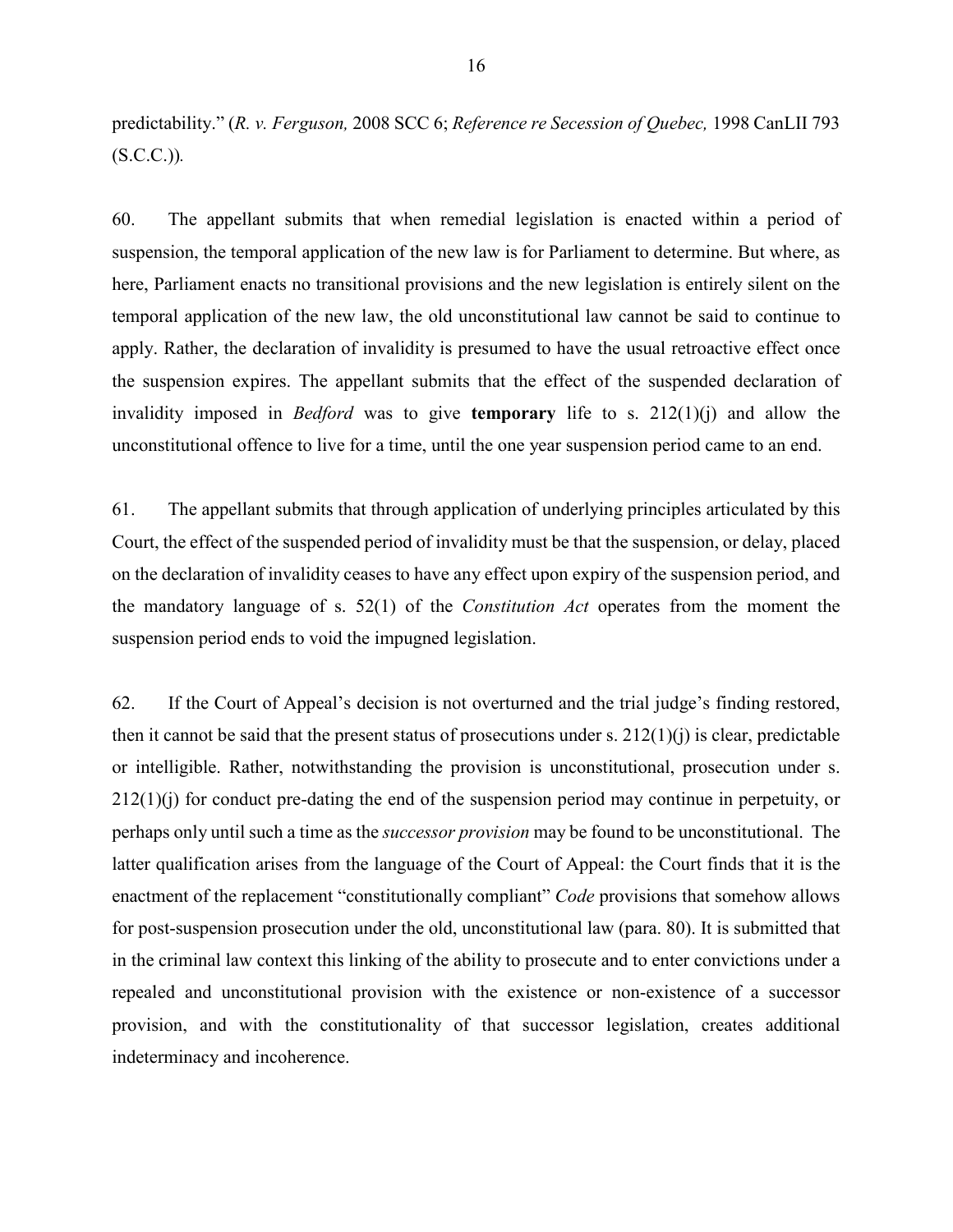<span id="page-18-0"></span>63. The Court of Appeal held that the decision of this Court in *[Hislop](https://www.canlii.org/en/ca/scc/doc/2007/2007scc10/2007scc10.html?autocompleteStr=hisl&autocompletePos=1)* "squarely" addresses the issue in this case (C.A. Reasons, at para. 80). The Court of Appeal reasoned that application of principles in *[Hislop](https://www.canlii.org/en/ca/scc/doc/2007/2007scc10/2007scc10.html?autocompleteStr=hislop&autocompletePos=1)* led to the conclusion that the effect of Parliament's repealing and replacing the provisions impugned in *[Bedford](https://www.canlii.org/en/ca/scc/doc/2013/2013scc72/2013scc72.html?autocompleteStr=bedford&autocompletePos=1)* was to preserve s. [212\(1\)\(j\)](https://laws-lois.justice.gc.ca/eng/acts/C-46/section-212-20051101.html) forever and override the usual retroactive effect of the Court's striking down of an unconstitutional law. Accordingly, analysis of *[Hislop](https://www.canlii.org/en/ca/scc/doc/2007/2007scc10/2007scc10.html?autocompleteStr=hislop&autocompletePos=1)* is necessary.

64. In *M. v. H.*, [1999 CanLII 686 \(S.C.C.\),](https://www.canlii.org/en/ca/scc/doc/1999/1999canlii686/1999canlii686.html?autocompleteStr=1999%20Canlii%20686&autocompletePos=1) [1999] 2 S.C.R. 3, this Court struck down the definition of spouse in the *Family Law Act*[, R.S.O. 1990, c. F.3,](https://www.canlii.org/en/on/laws/stat/rso-1990-c-f3/latest/rso-1990-c-f3.html) as contrary to s. 15 of the *Charter*. The declaration of invalidity was suspended for six months to allow for enactment of remedial legislation. The federal government then amended certain federal legislation to address the constitutional deficiency. The *Hislop* appeal involved a constitutional challenge to remedial amendments made to the *Canada Pension Plan t*o recognize same-sex conjugal relationships for the purpose of survivor pension entitlement under the *CPP* that were enacted in response to *M. v. H*. The federal remedial legislation made the payment provisions partially retroactive, allowing for payments of survivor pensions to partners of the survivors commencing July 2002, when the legislation came into force. The payment provisions were not, however, fully retroactive to 1985, when the *Charter* came into force.

65. The claimants in *[Hislop](https://www.canlii.org/en/ca/scc/doc/2007/2007scc10/2007scc10.html?autocompleteStr=hislop&autocompletePos=1)* challenged the remedial payment provisions because they were not fully retroactive. On appeal to this Court, it was held that the claimants were effectively seeking retroactive *Charter* relief under s. 52(1) of the *Constitution Act*. Such remedy, this Court held, would clash with Parliament's remedial response, which had been to make the payment provisions only partially retroactive. This Court found that this was a matter for Parliament to decide, based on a balancing of social and budgetary considerations, and that it was not for the courts to impose a fully retroactive remedy under s. 52(1), as that "might prove highly disruptive in respect of government action" (para. 101).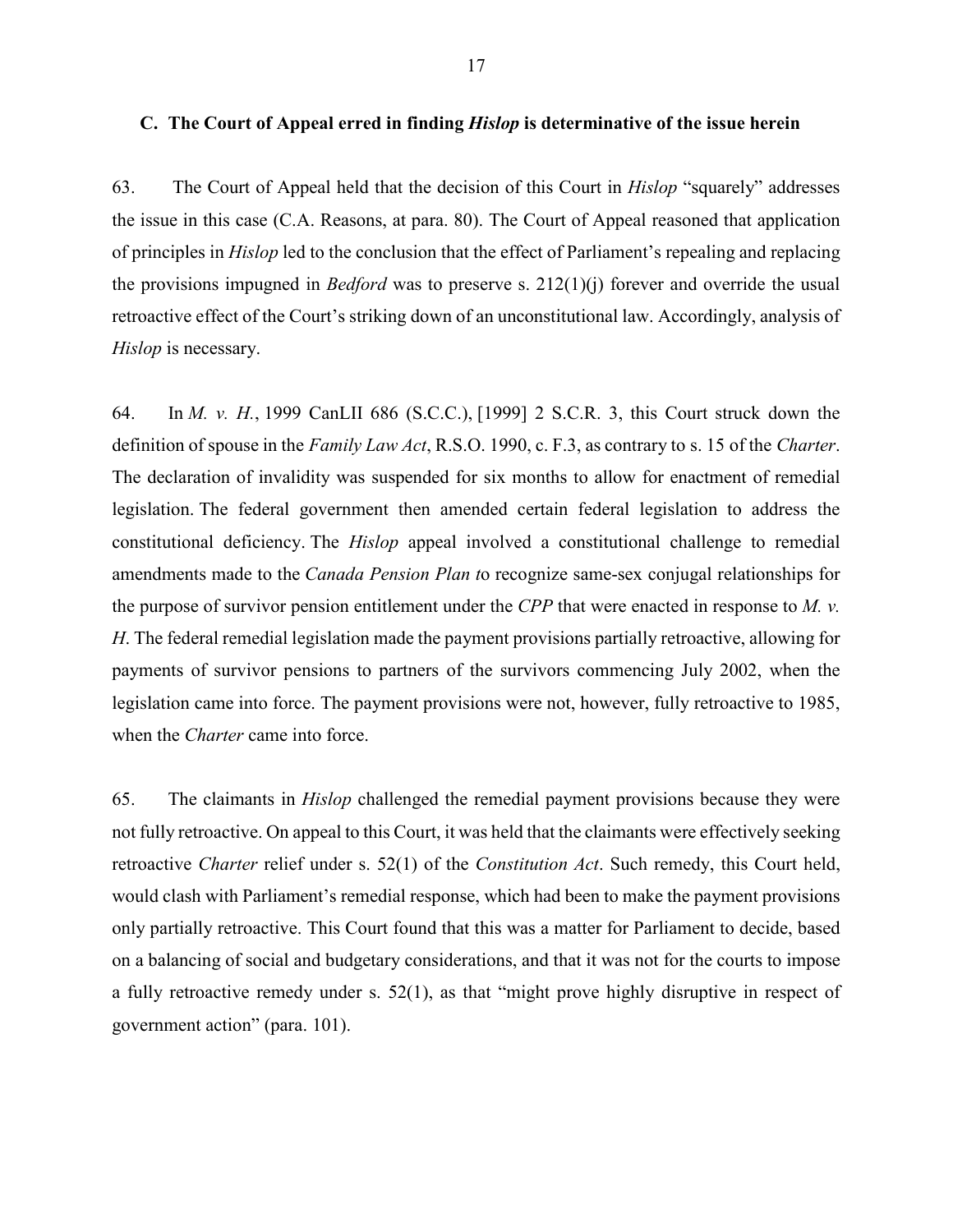66. In the context of social welfare legislation, as was in issue in *[Hislop,](https://www.canlii.org/en/ca/scc/doc/2007/2007scc10/2007scc10.html?autocompleteStr=hislop&autocompletePos=1)* the result is consistent with underlying principles: a court does not have jurisdiction to extend benefits to those who would otherwise be left out of a constitutionally-unsound benefit regime.

67. However, the analysis in *[Hislop](https://www.canlii.org/en/ca/scc/doc/2007/2007scc10/2007scc10.html?autocompleteStr=hislop&autocompletePos=1)* is of limited applicability to the issue herein.

68. First, *[Hislop](https://www.canlii.org/en/ca/scc/doc/2007/2007scc10/2007scc10.html?autocompleteStr=hislop&autocompletePos=1)* involved a constitutional challenge to the remedial legislation and did not concern the criminal law. In the context of criminal law *Hislop's* strict application conflicts with the principle in *R. v. [Big M Drug Mart](https://www.canlii.org/en/ca/scc/doc/1985/1985canlii69/1985canlii69.html?resultIndex=1) –* that no one can be convicted under an unconstitutional law. That principle has no application in the context of governmental benefits legislation and was not considered in *[Hislop.](https://www.canlii.org/en/ca/scc/doc/2007/2007scc10/2007scc10.html?autocompleteStr=hislop&autocompletePos=1)* It is submitted that in the criminal context fundamental principles require that suspended declarations of invalidity have their usual retroactive effect once the suspension period expires.

69. Secondly, unlike in *[Hislop,](https://www.canlii.org/en/ca/scc/doc/2007/2007scc10/2007scc10.html?autocompleteStr=hislop&autocompletePos=1)* Parliament, in enacting new *Criminal Code* provisions in response to *[Bedford,](https://www.canlii.org/en/ca/scc/doc/2013/2013scc72/2013scc72.html?autocompleteStr=bedford&autocompletePos=1)* was silent on the temporal effect of the new legislation. In *[Hislop](https://www.canlii.org/en/ca/scc/doc/2007/2007scc10/2007scc10.html?autocompleteStr=hislop&autocompletePos=1)* the limited retroactive effect was explicit in the remedial legislation.

70. Furthermore, in any event the Court of Appeal misapprehended the decision in *[Hislop](https://www.canlii.org/en/ca/scc/doc/2007/2007scc10/2007scc10.html?autocompleteStr=hislop&autocompletePos=1)* in finding that the decision reflects a principle of law that the mere fact of the passing of remedial legislation within a suspension period automatically pre-empts the retroactive effect of a suspended declaration of invalidity. The passages in *Hislop* relied on by the Court of Appeal are far too limited, nuanced and equivocal to support the interpretation placed on them. Principles of constitutional jurisprudence develop incrementally and through careful consideration of underlying principles, jurisprudence, and balancing of interests. Especially given that what was in issue in *[Hislop](https://www.canlii.org/en/ca/scc/doc/2007/2007scc10/2007scc10.html?autocompleteStr=hislop&autocompletePos=1)* was benefit-conferring legislation, the Court of Appeal erred in finding that that the decision effectively overturned the entire body of law reflecting the Blackstonian approach, to say nothing of *[R. v. Big M Drug Mart](https://www.canlii.org/en/ca/scc/doc/1985/1985canlii69/1985canlii69.html?resultIndex=1)* principles.

71. It is submitted that the Court of Appeal erred in interpreting *[Hislop](https://www.canlii.org/en/ca/scc/doc/1985/1985canlii69/1985canlii69.html?resultIndex=1)* as support for a result that is entirely inconsistent with foundational constitutional principles. The analysis of the Court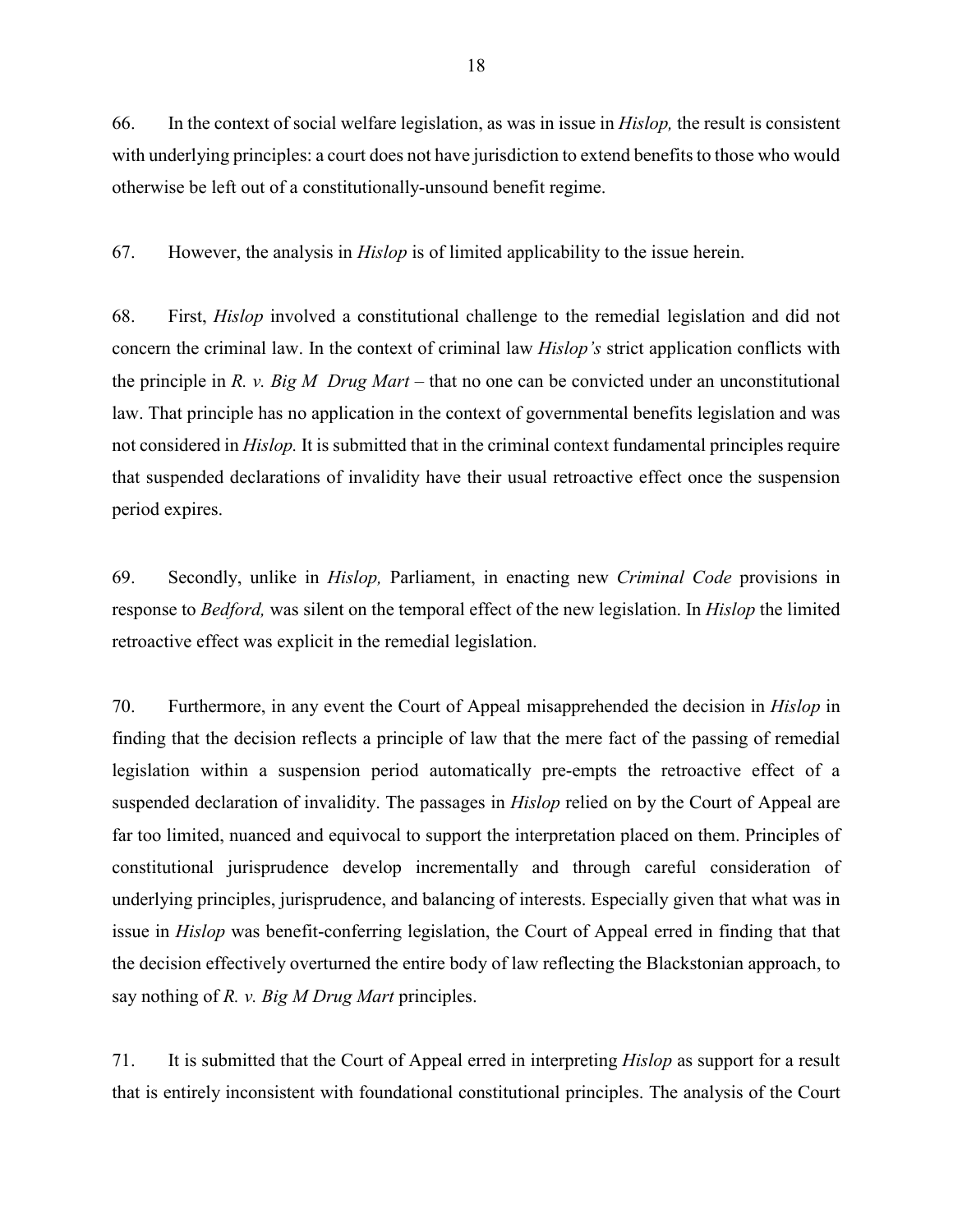<span id="page-20-0"></span>of Appeal illustrates the remarkable incoherence in the jurisprudential principles related to suspended declarations of invalidity, and the absence of clarity concerning their effect, particularly in the criminal law context. This is illustrated in *[Quebec \(Procureur general\) v. D'Amico](https://www.canlii.org/en/qc/qcca/doc/2015/2015qcca2138/2015qcca2138.html?autocompleteStr=2015%20QCCA%202138&autocompletePos=1)*, 2015 [QCCA 2138,](https://www.canlii.org/en/qc/qcca/doc/2015/2015qcca2138/2015qcca2138.html?autocompleteStr=2015%20QCCA%202138&autocompletePos=1) a decision concerning the status of provincial regulations enacted in response to this Court's decision in *[Carter v. Canada \(Attorney General\)](https://www.canlii.org/en/ca/scc/doc/2015/2015scc5/2015scc5.html)*, 2015 SCC 5, with respect to medical assistance in dying. The motions judge had determined that while the suspended declaration of invalidity declared in *[Carter](https://www.canlii.org/en/ca/scc/doc/2015/2015scc5/2015scc5.html)* was in effect, s. 241(b) of the *Criminal Code* remained in force and this rendered the new provincial regulations inoperative on application of the federal paramountcy doctrine. The Court of Appeal determined that paramountcy had no application because the doctrine requires a conflict between **two valid laws** and the federal *Criminal Code* provisions were **invalid** as a result of *Carter*, finding:

[34] In light of *Carter*, there is no doubt that the provisions of section 14 and paragraph 241(b) of the *Criminal Code* are constitutionally invalid federal legislative provisions insofar as they prohibit medical aid in dying.

[35] It is true that the coming into effect of this declaration of invalidity has been suspended for 12 months. Nevertheless, as recognized by Lamer C.J., dissenting on the merits in *Rodriguez*, "during the period of a suspended declaration of invalidity...the provision is both struck down and temporarily upheld" (emphasis in original), which makes constitutional exemptions possible where circumstances are amenable. Lamer C.J. also recognized that "the legislation subjected to a suspended declaration of invalidity will not necessarily be left operative in all of its violative aspects...during the period of the suspension".

## **D. The appellant's alleged conduct is not a proper focus of the analysis**

72. The Court of Appeal anchored its decision in part on the appellant's allegedly "parasitic" conduct. Bennett J.A. held (at para. 86):

The parasitic, exploitative conduct engaged in by the respondents cannot be immune to criminal liability simply because it occurred during the suspended declaration of invalidity and for which charges were laid after. Mr. Mohsenipour and Mr. Albashir lived on the avails of prostitution when it was illegal to do so. That conduct continues to be illegal. By imposing a suspension of its declaration of invalidity, the Court extended the life of the law.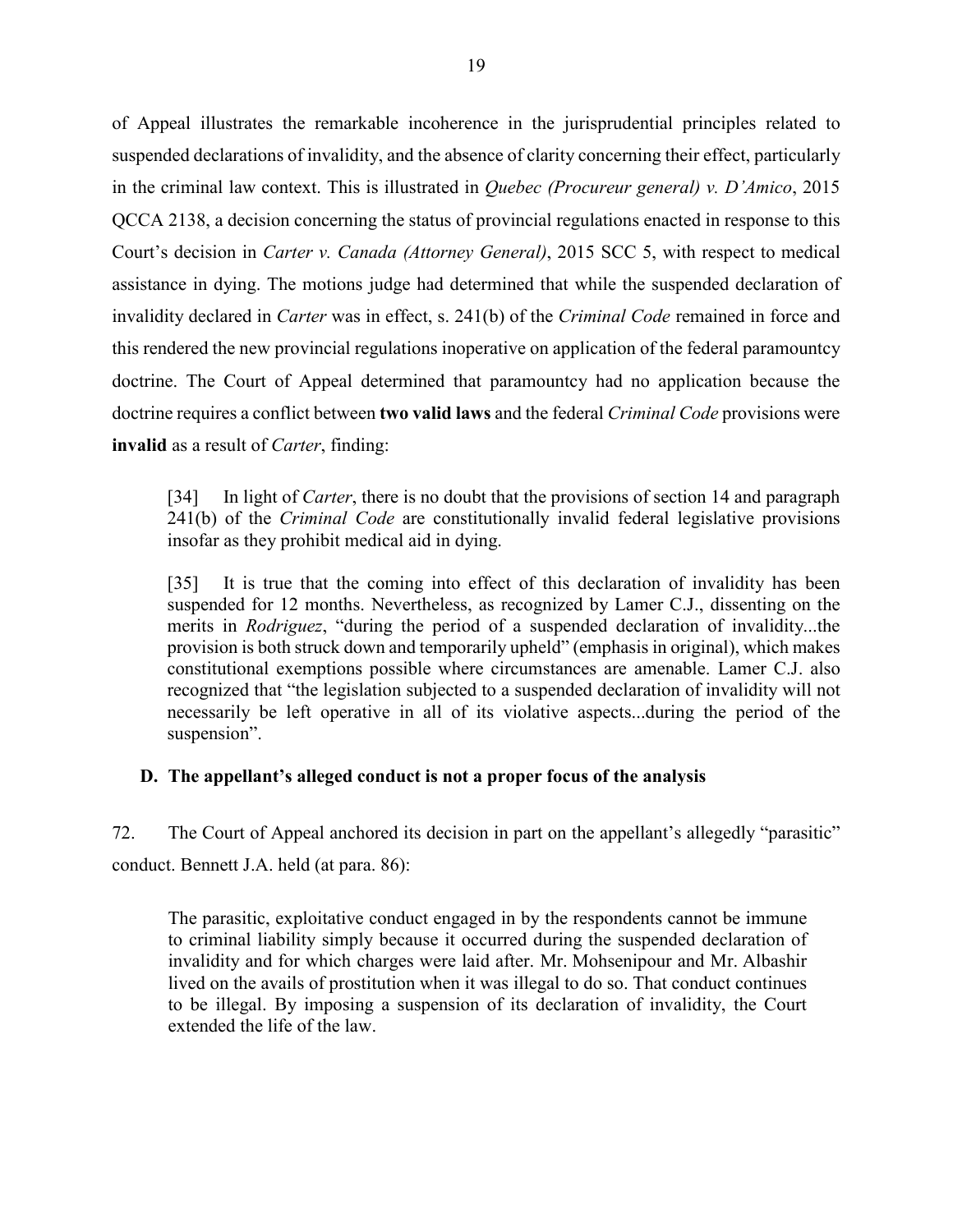73. The appellant submits that, as the trial judge rightly held, this Court in *[Bedford](https://www.canlii.org/en/ca/scc/doc/2013/2013scc72/2013scc72.html?autocompleteStr=bedford&autocompletePos=1)* could have but did not*,* craft a suspension which would allow for the prosecution of exploitative pimps as opposed to "legitimate" people who enhanced the safety and security of sex workers (Trial Reasons, at para. 372).The trial judge observed that such a remedy had, for example, been imposed in *[Carter v. Canada \(A.G.\),](https://www.canlii.org/en/ca/scc/doc/2015/2015scc5/2015scc5.html?autocompleteStr=carter%20v.%20canada&autocompletePos=1https://www.canlii.org/en/ca/scc/doc/2015/2015scc5/2015scc5.html?autocompleteStr=carter%20v.%20canada&autocompletePos=1)* 2015 SCC 5, but had not been imposed in *[Bedford](https://www.canlii.org/en/ca/scc/doc/2013/2013scc72/2013scc72.html?autocompleteStr=bedford&autocompletePos=1)* (para. 372).

74. Furthermore, the reasoning of the Court of Appeal is flawed because the principle in *[R. v.](https://www.canlii.org/en/ca/scc/doc/1985/1985canlii69/1985canlii69.html?resultIndex=1)  [Big M Drug Mart](https://www.canlii.org/en/ca/scc/doc/1985/1985canlii69/1985canlii69.html?resultIndex=1)* has "nothing to do" with the *Charter* rights of the accused, as it is the "nature of the law, not the status of the accused, that is in issue." In *R. v. Nguyen*[, 1990 CanLII 89 \(S.C.C.\),](https://www.canlii.org/en/ca/scc/doc/1990/1990canlii89/1990canlii89.html?searchUrlHash=AAAAAQALIm9ubHkganVzdCIAAAAAAQ&resultIndex=1) McLachlin J. (as she then was) observed that a constitutional defect may be raised in the defence of a criminal charge even if the accused is arguing that the law violated the rights of others.

75. Similarly, in *R. [v. Wholesale Travel Group](https://www.canlii.org/en/ca/scc/doc/1991/1991canlii39/1991canlii39.html?resultIndex=1)*, 1991 CanLII 39 (S.C.C.), a corporation was permitted to argue that absolute and strict liability offences violated s. 7, despite the fact that their status as a corporate defendant precluded them from having such rights themselves This was only just, as no person can be convicted under an invalid law.

76. It is thus immaterial whether or not the appellant was a "parasitic pimp" or a legitimate bodyguard. The law *itself* is at issue, not the conduct of the accused.

77. Furthermore, in finding that prosecution and conviction under the unconstitutional law is constitutionally permissible so long as the conduct in issue occurred within the period of suspension, the Court of Appeal has opened the door for all who may have violated the unconstitutional provision to be prosecuted and convicted. In other words, if the Court of Appeal is correct then the Crown may prosecute tomorrow a "legitimate driver or bodyguard" for violating [s. 212\(1\)\(j\)](https://laws-lois.justice.gc.ca/eng/acts/C-46/section-212-20051101.html) during the suspension period.

78. The appellant notes that no *Charter* right entitles an accused to be tried under a more favorable law when the law changes (see, *R. v. Bengy,* [2015 ONCA 397, at paras. 64, 65\)](https://www.canlii.org/en/on/onca/doc/2015/2015onca397/2015onca397.html?autocompleteStr=r%20v.%20bengy&autocompletePos=1). Thus if the decision of the Court of Appeal is upheld then the only safeguard against a legitimate bodyguard being prosecuted and convicted of a [s. 212\(1\)\(j\)](https://laws-lois.justice.gc.ca/eng/acts/C-46/section-212-20051101.html) offence for conduct in the period of suspension would be the exercise of prosecutorial discretion (see, *[R. v. Anderson,](https://www.canlii.org/en/ca/scc/doc/2014/2014scc41/2014scc41.html?resultIndex=1)* 2014 SCC 41).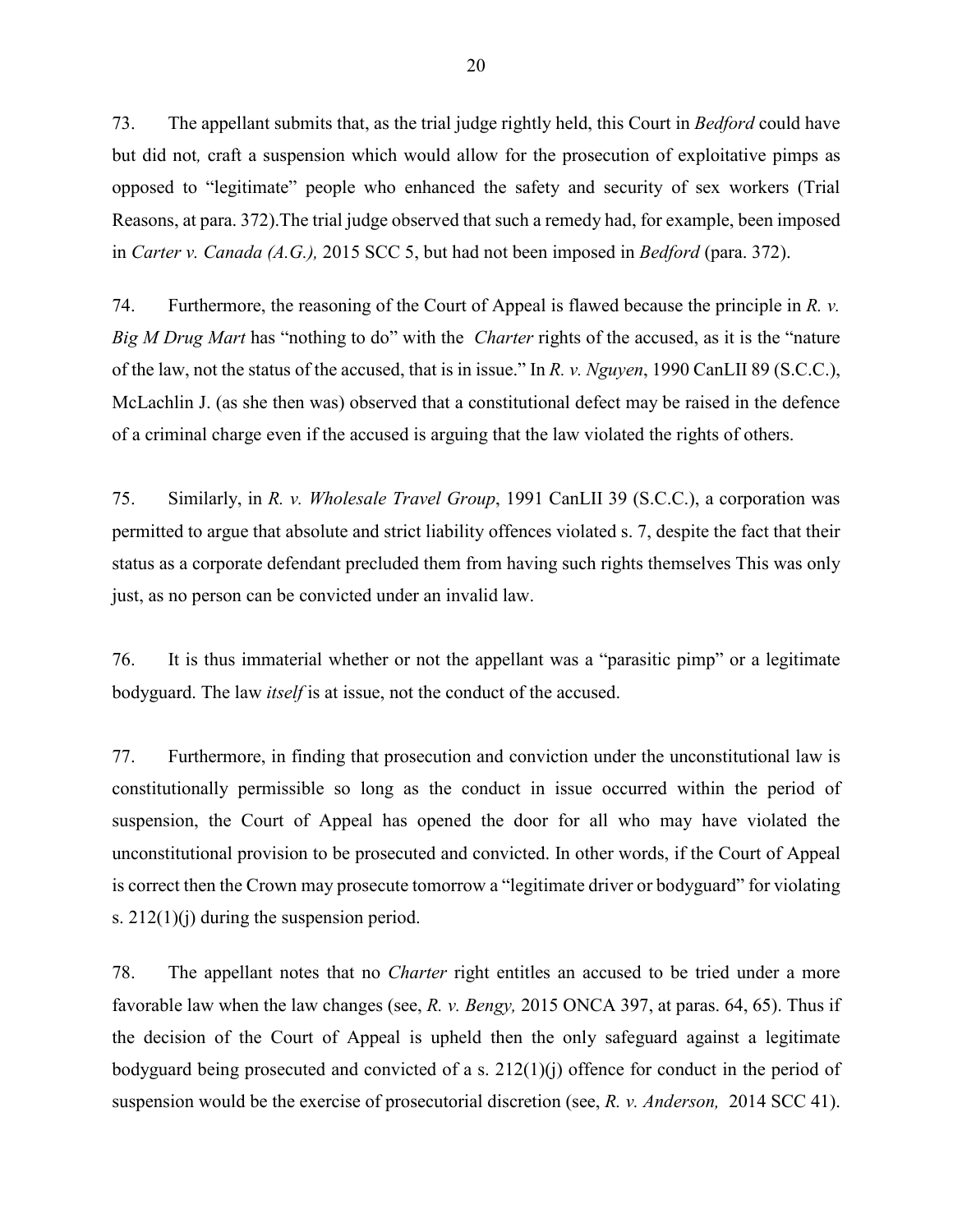<span id="page-22-0"></span>This Court has consistently held that courts cannot and should not rely on prosecutorial discretion to avoid an unconstitutional or unjust result (see, *R. v. Smith,* [\[1987\] 1 S.C.R. 1045;](https://www.canlii.org/en/ca/scc/doc/1987/1987canlii64/1987canlii64.html) at 1078 and *R. v. Nur,* [2015 SCC 15 at paras. 85-92\)](https://www.canlii.org/en/ca/scc/doc/2015/2015scc15/2015scc15.html?autocompleteStr=2015%20scc%2015&autocompletePos=1).

79. The appellant submits that his alleged conduct ought not to form part of the analysis herein, and the Court of Appeal erred in factoring that conduct into its analysis.

## **E. The Court of Appeal's finding that enactment of remedial legislation results in the declaration of constitutional invalidity never taking effect amounts to legislative encroachment on the core jurisdiction of s. 96 courts**

80. The Court of Appeal's finding that the enactment of remedial legislation presumptively overrides the Court's finding of the unconstitutionality of the legislation it replaces is concerning as well from the perspective of the core jurisdiction of the superior courts. Applying the reasoning of the Court of Appeal, had Parliament not enacted remedial legislation then the appellant could not have been convicted of the offence as once the period of suspended declaration ended the offence became unconstitutional, and it is solely the enactment of constitutionally-compliant *replacement* legislation prior to the expiration of the suspension period that is said to have presumptively resulted in the declaration of invalidity becoming incapacitated. The mere fact of enactment of the replacement legislation is said to bring this about, rather than any explicit legislative terms.

81. Superior courts' core jurisdiction must be free of legislative encroachment, and legislation that intrudes upon that core jurisdiction may be struck down: *[MacMillan Bloedel Ltd. v.](https://www.canlii.org/en/ca/scc/doc/1995/1995canlii57/1995canlii57.html?resultIndex=1)  Simpson*, [1995 CanLII 57 \(S.C.C.\),](https://www.canlii.org/en/ca/scc/doc/1995/1995canlii57/1995canlii57.html?resultIndex=1) [1995] 4 S.C.R. 725, para. 44; *[Reference re Amendments to](https://www.canlii.org/en/ca/scc/doc/1996/1996canlii259/1996canlii259.html?autocompleteStr=1996%20canlii%20259&autocompletePos=1)  [the Residential Tenancies Act \(N.S.\)](https://www.canlii.org/en/ca/scc/doc/1996/1996canlii259/1996canlii259.html?autocompleteStr=1996%20canlii%20259&autocompletePos=1)*, 1996 CanLII 259 (S.C.C.), [1996] 1 S.C.R. 186 at para. [56.](https://www.canlii.org/en/ca/scc/doc/1996/1996canlii259/1996canlii259.html#par56)

82. The core jurisdiction of the superior courts has been held to include the following elements: the preservation of the rule of law; the exercise of a superintending and reforming power over the provincial courts of inferior jurisdiction and provincial public bodies; the scrutiny of the constitutionality of legislation; the resolution of disputes on issues of private and public law; and, the oversight of its own procedure: *In [the matter: Reference to the Court of Appeal of Quebec](https://www.canlii.org/en/qc/qcca/doc/2019/2019qcca1492/2019qcca1492.html?resultIndex=1)*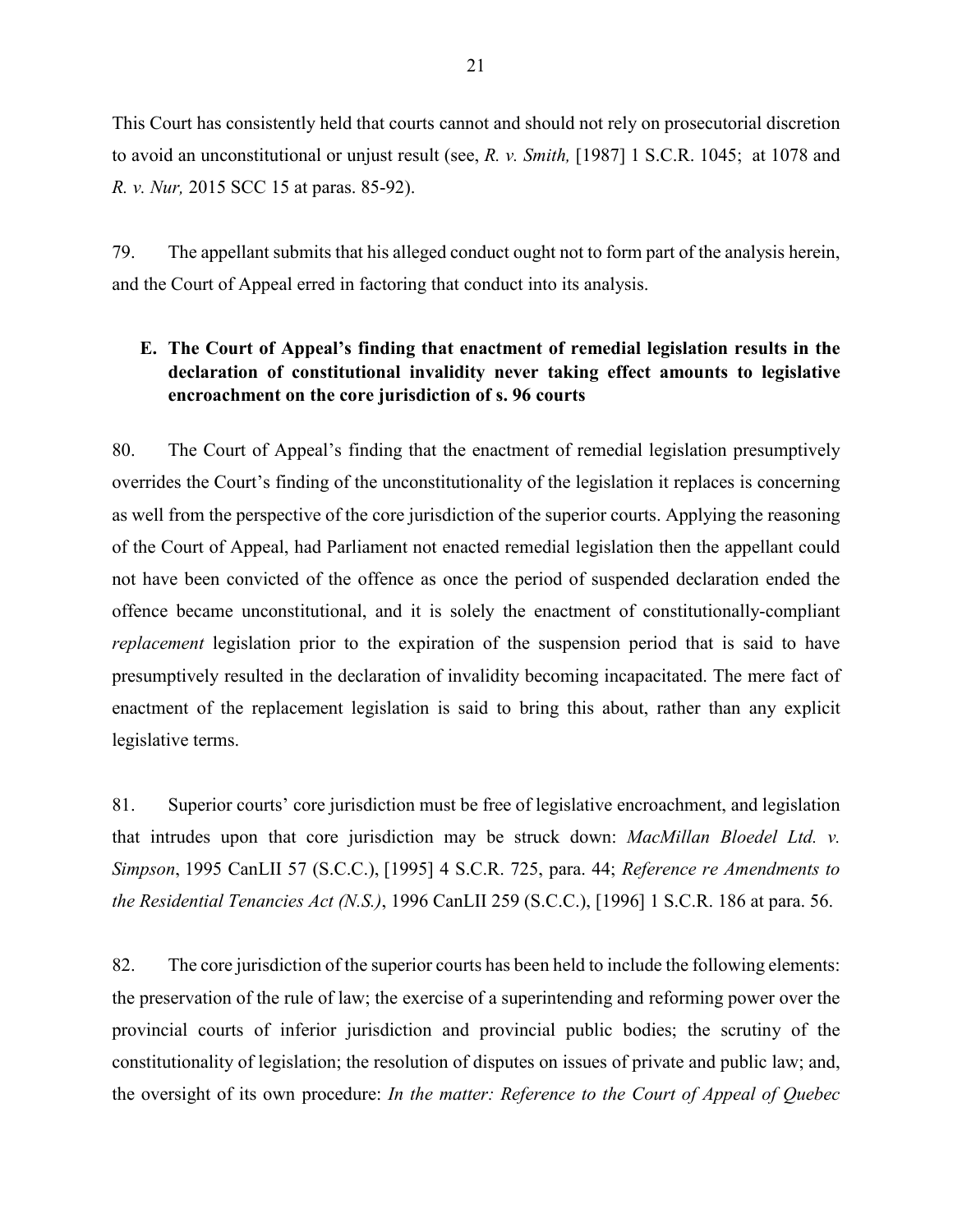<span id="page-23-0"></span>*[pertaining to the constitutional validity of the provisions of article 35 of the Code of Civil](https://www.canlii.org/en/qc/qcca/doc/2019/2019qcca1492/2019qcca1492.html?resultIndex=1)  Procedure,* [2019 QCCA 1492](https://www.canlii.org/en/qc/qcca/doc/2019/2019qcca1492/2019qcca1492.html?resultIndex=1) , para. 72

83. The effect of the Court of Appeal's decision is to undermine the critical jurisdiction of the s. 96 courts to scrutinize the constitutionality of legislation, as it found that the mere fact of legislative enactment of replacement remedial legislation presumptively eliminates findings of unconstitutionality, such as that in *Bedford*, and allows for prosecution and conviction, including of the appellant, under laws that have been found unconstitutional by a s. 96 court. It is submitted that any such impacts of remedial legislation, whether they be explicit in the language of the remedial legislation or, as here, are claimed to be a presumptive consequence of the legislation, improperly encroach on the core jurisdiction of the superior courts.

84. Thus the interpretive principle that that Court of Appeal derived from its reading of *[Hislop](https://www.canlii.org/en/ca/scc/doc/2007/2007scc10/2007scc10.html?autocompleteStr=hislop&autocompletePos=1)* improperly infringes on core jurisdiction and must be rejected. The overturning of the quashing of the counts and the entering of convictions, in the face of the s. 96 court's finding of unconstitutionality, improperly infringed on the core jurisdiction of the s. 96 Courts and must be overturned on that basis, alone.

85. If the Court of Appeal is correct, nothing precludes successful prosecution at any time in the future of "legitimate drivers, managers, or bodyguards" (*[Bedford,](https://www.canlii.org/en/ca/scc/doc/2013/2013scc72/2013scc72.html?autocompleteStr=bedford&autocompletePos=1)* at para. 148) under the old unconstitutional offence for conduct alleged to have been committed during the one-year period of suspension.

#### **Conclusion**

86. It is submitted that foundational principals of constitutional and criminal law outlined above establish that suspended declarations of invalidity have a temporal limit and presumptive retroactive effect upon their expiry. This analysis demonstrates clearly that suspended declarations of invalidity are ill suited to remedying constitutional invalidity in the substantive criminal law and should be imposed rarely in that context.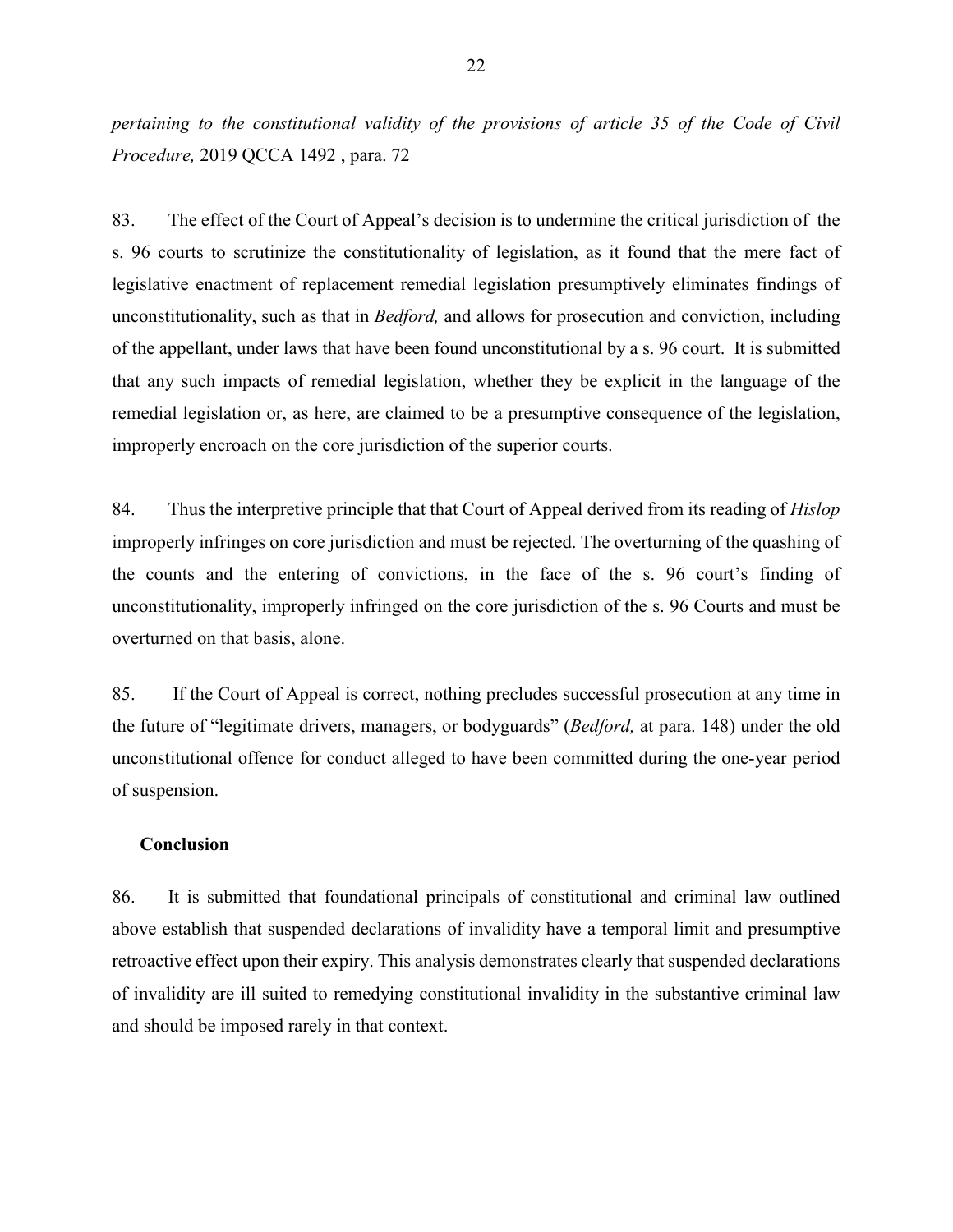<span id="page-24-0"></span>87. The suspension imposed by this court in *Bedford* expired on December 20, 2014 rendering s.  $212(1)(i)$  of the Criminal Code void. The appellant could not be convicted of the offence in issue once the suspended declaration of invalidity expired. That Parliament had enacted remedial legislation in the interim was immaterial. The trial judge correctly quashed the convictions for s. 212(1)(j) offences and the Court of Appeal was wrong to overturn that decision. The trial judge rightly found that the unconstitutional law in s.  $212(1)(i)$  did not survive, that it was "non-existent" and therefore the appellant could not be tried and convicted of that old unconstitutional offence. He properly quashed the counts.

88. Furthermore, the result, and the interpretive principles that were applied to reach that result, amounted to improper interference with the core jurisdiction of the s. 96 courts to scrutinize constitutionality of legislation, and must be overturned.

#### **PART IV – COSTS**

89. The appellant does not seek costs and asks that no costs be awarded against him.

#### **PART V – ORDER SOUGHT**

90. The appellant asks that the appeal be allowed and the trial judge's decision quashing the counts be restored.

## **PART VI – SUBMISSIONS ON IMPACT OF PUBLICATION BAN**

91. There is a publication ban prohibiting publication of names of certain police officers and the identities of the complainants herein. The appellant does not anticipate that the judgment of this Court will require identification of the names of police officers. The complainants have been identified by their initials in the courts below and therefore there should be no impact on the Court's reasons.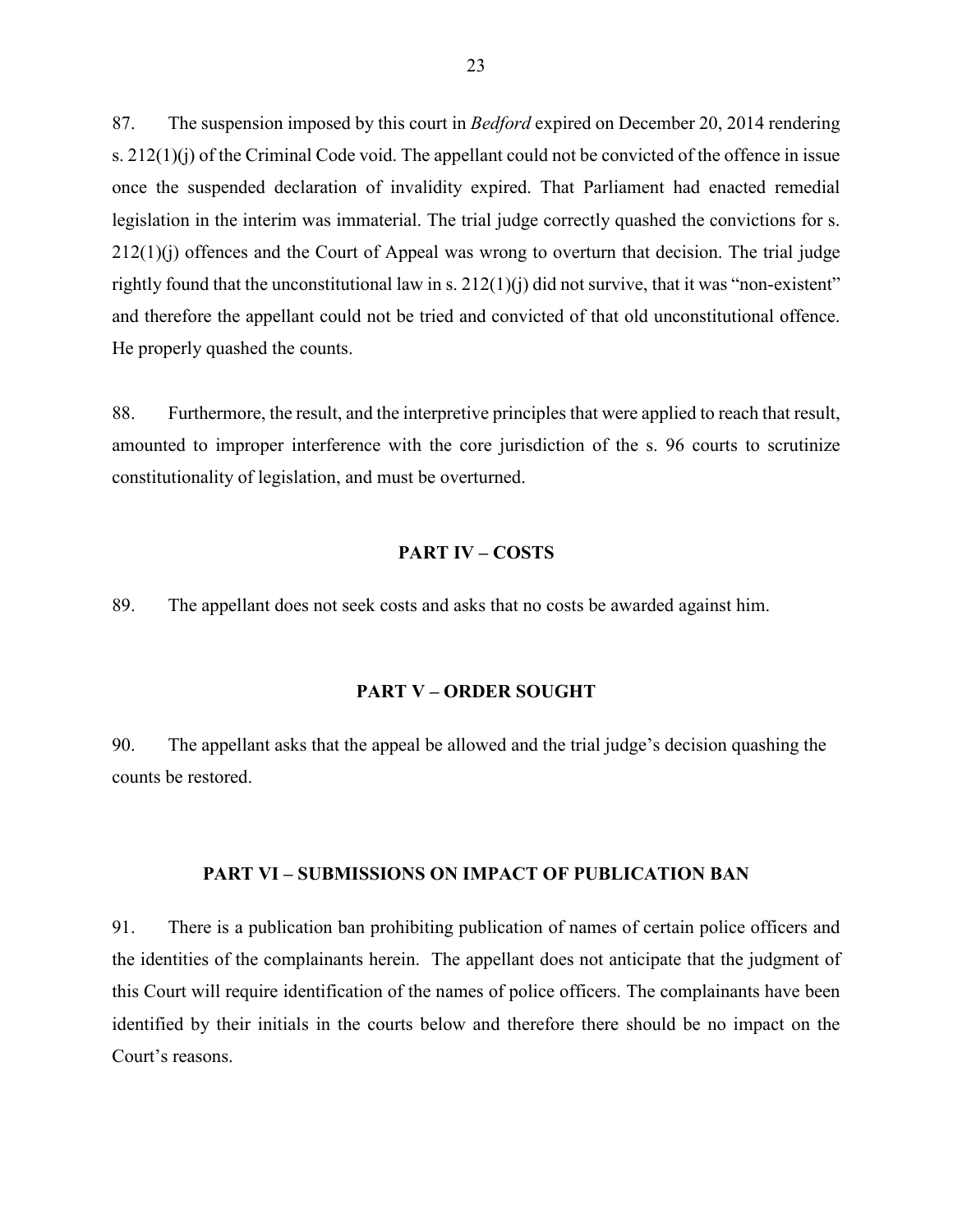# **ALL OF WHICH IS RESPECTFULLY SUBMITTED.**

Dated: November 18, 2020

 $\cup$ 

Marilyn Sandford QC Eric Purtzki Alix Tolliday Counsel for the Appellant, Tamim Albashir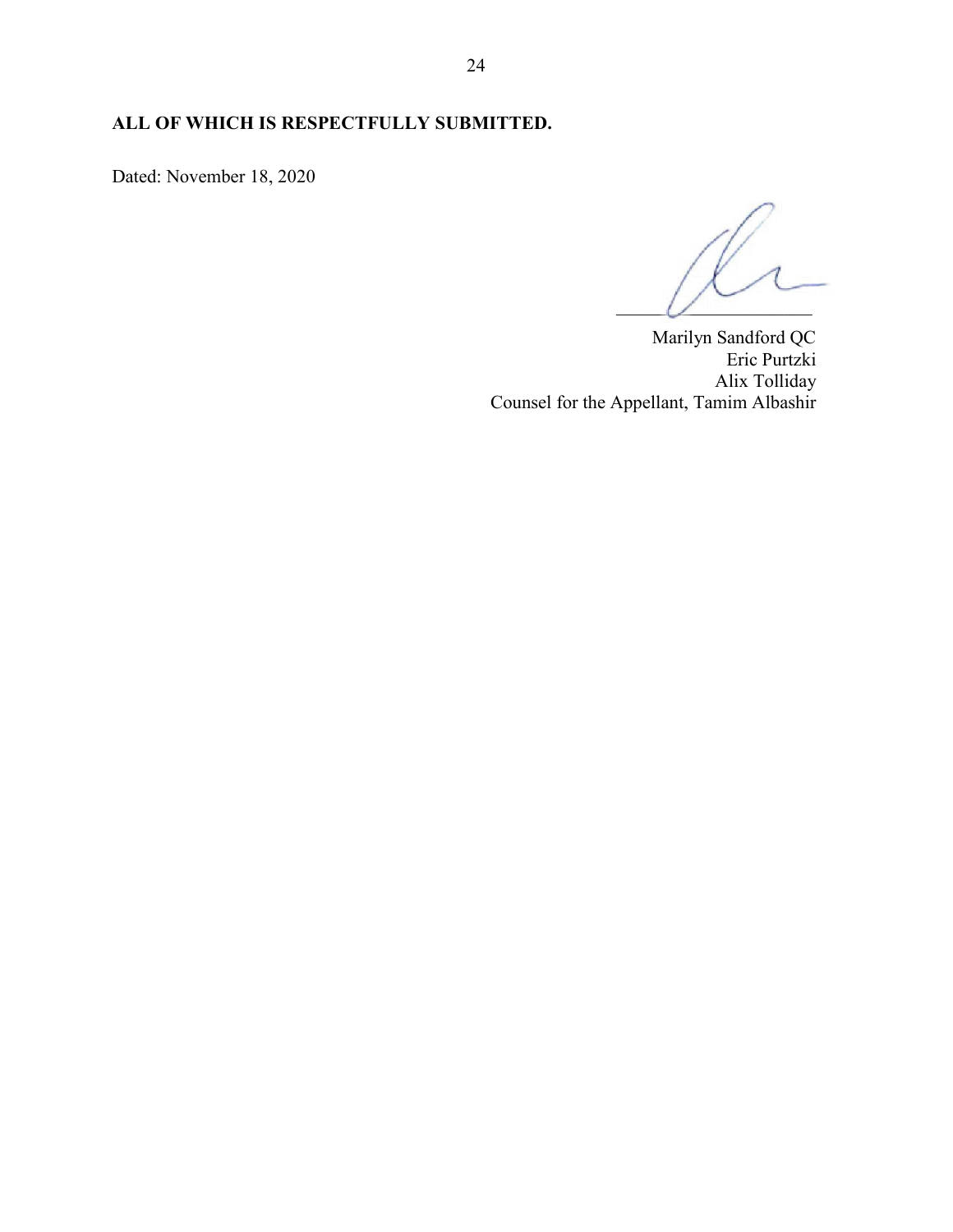<span id="page-26-0"></span>

| Jurisprudence                                                                                                                                                                            | Para(s)                                                                |
|------------------------------------------------------------------------------------------------------------------------------------------------------------------------------------------|------------------------------------------------------------------------|
| Canada (Attorney General) v. Bedford, 2013 SCC 72                                                                                                                                        | 4, 6, 9-10, 12-13, 15-<br>16, 52, 54-55, 60, 63,<br>69, 73, 83, 85, 87 |
| Canada (Attorney General) v. Hislop, [2007] 1 S.C.R. 429                                                                                                                                 | 22, 32-34, 36, 39-40,<br>63-71, 84                                     |
| Carter v. Canada (Attorney General), 2015 SCC 5                                                                                                                                          | 16, 71, 73                                                             |
| Chevenne Realty Ltd. v. Thompson, [1975] 1 S.C.R. 87                                                                                                                                     | 28                                                                     |
| Corbiere v. Canada (Minister of Indian and Northern Affairs), 1999<br>CanLII 687 (S.C.C.)                                                                                                | 51                                                                     |
| In the matter: Reference to the Court of Appeal of Quebec pertaining to<br>the constitutional validity of the provisions of article 35 of the Code of<br>Civil Procedure, 2019 QCCA 1492 | 82                                                                     |
| Lattoni and Carbo v. The Queen, [1958] S.C.R. 603                                                                                                                                        | 28                                                                     |
| M. v. H., 1999 CanLII 686 (S.C.C.)                                                                                                                                                       | 64                                                                     |
| MacMillan Bloedel Ltd. v. Simpson, 1995 CanLII 57 (S.C.C.), [1995] 4<br><u>S.C.R. 725</u>                                                                                                | 81                                                                     |
| Nova Scotia (Workers' Compensation Board) v. Martin, [2003] S.C.R.<br>504                                                                                                                | 34                                                                     |
| Quebec (Procureur general) v. D'Amico, 2015 QCCA 2138                                                                                                                                    | 71                                                                     |
| R. v. A.S., 1998 CanLII 14610 (Ont. C.A.)                                                                                                                                                | 56                                                                     |
| R. v. Ackman, 2017 MBCA 78                                                                                                                                                               | 54                                                                     |
| R. v. Anderson, 2014 SCC 41                                                                                                                                                              | 78                                                                     |
| R. v. Bain, [1992] 1 S.C.R. 91 (S.C.C.)                                                                                                                                                  | 49                                                                     |
| R. v. Bengy, 2015 ONCA 397                                                                                                                                                               | 78                                                                     |
| R. v. Big M Drug Mart, [1985] 1 S.C.R. 295                                                                                                                                               | 12, 31, 42, 45, 69-70,<br>74                                           |
| R. v. Canfield, 2020 ABCA 383                                                                                                                                                            | 50                                                                     |
| R. v. Charley, 2019 ONCA 726                                                                                                                                                             | 30                                                                     |

# **PART VII** – **TABLE OF AUTHORITIES**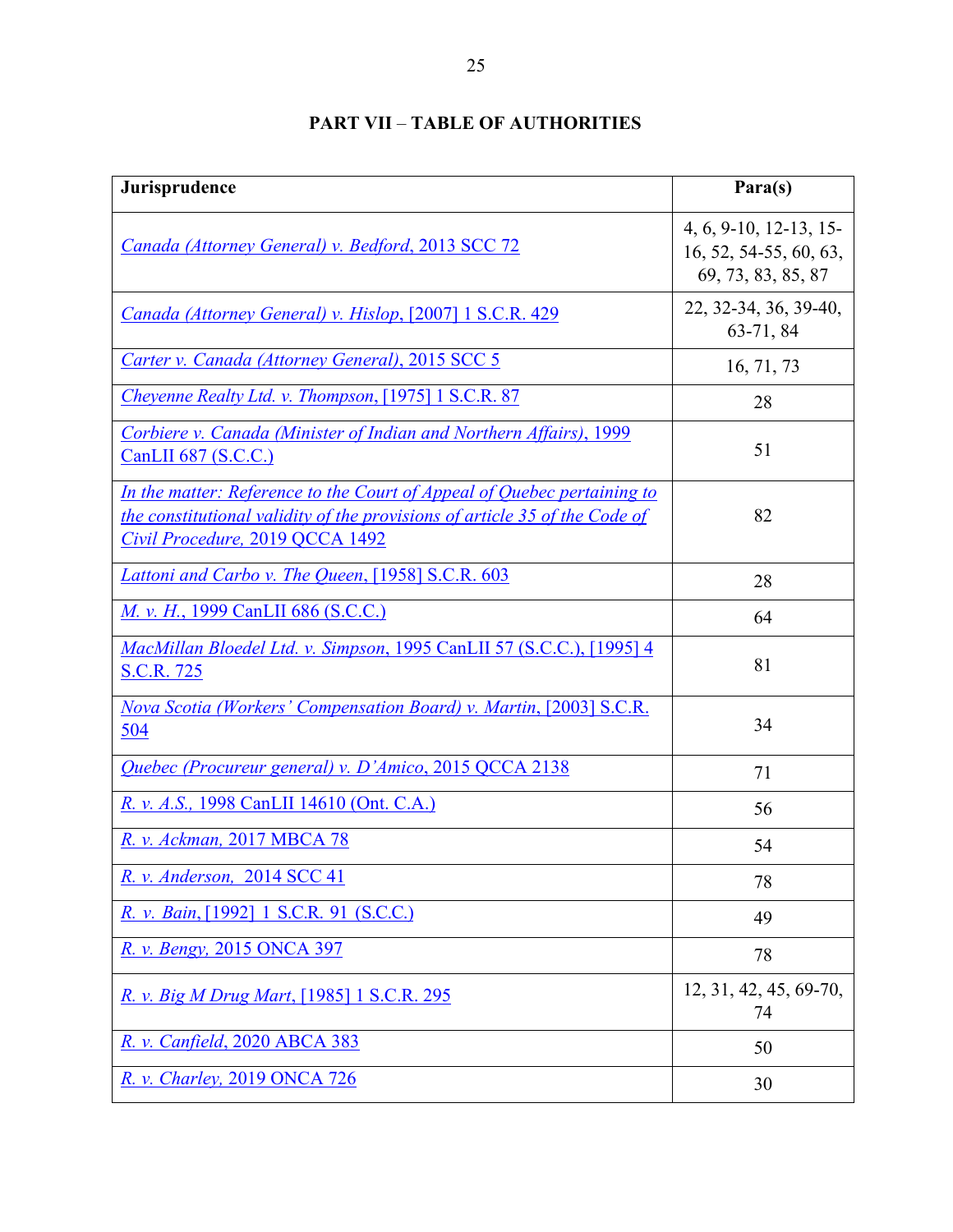| Jurisprudence                                                                                 | Para(s)          |
|-----------------------------------------------------------------------------------------------|------------------|
| R. v. Demers, 2004 SCC 46                                                                     | 51               |
| R. v. Feeney, [1997] 2 S.C.R. 13                                                              | 35               |
| R. v. Ferguson, 2008 SCC 6                                                                    | 35, 59           |
| R. v. Guignard, 2002 SCC 14                                                                   | 48               |
| R. v. Holmes, 1983 CanLII 1827 (Ont. C.A.)                                                    | 28               |
| R. v. Jewett, 1985 CanLII 47                                                                  | 28               |
| R. v. L.R.S., 2016 ABCA 307                                                                   | 55               |
| <i>R. v. Li, 2020 SCC 12</i>                                                                  | 30               |
| R. v. Magoon, 2018 SCC 14                                                                     | 30               |
| R. v. Nguyen, 1990 CanLII 89 (S.C.C.)                                                         | 74               |
| R. v. Nur, 2015 SCC 15                                                                        | 78               |
| R. v. Sarson, [1996] 2 S.C.R. 223                                                             | 43               |
| R. v. Sheets, [1971] S.C.R. 614                                                               | 28               |
| R. v. Smith, [1987] 1 S.C.R. 1045                                                             | 78               |
| R. v. Thomas, [1990] 1 S.C.R. 713                                                             | 32, 43           |
| R. v. Wholesale Travel Group, 1991 CanLII 39 (S.C.C.)                                         | 75               |
| R. v. Wigman, [1987] 1 S.C.R. 246                                                             | 43-44            |
| Reference re Amendments to the Residential Tenancies Act (N.S), [1996]<br><u>1 S.C.R. 186</u> | 81               |
| Reference re Manitoba Language Rights, [1992] 1 S.C.R. 212                                    | 35, 37, 40       |
| Reference re Secession of Quebec, 1998 CanLII 793 (S.C.C.)                                    | 59               |
| Schachter v. Canada, [1992] 2 S.C.R. 679                                                      | 38-39, 41-42, 51 |
| <b>Secondary Sources</b>                                                                      |                  |
| Hamish Stewart "The Constitutionality of the New Sex Work Law",<br>2016, 54-1, Alta L.R. 69   | 8                |
| Peter W. Hogg, Constitutional Law of Canada (loose-leaf ed.), vol. 2,<br>$58-2$               | 34               |